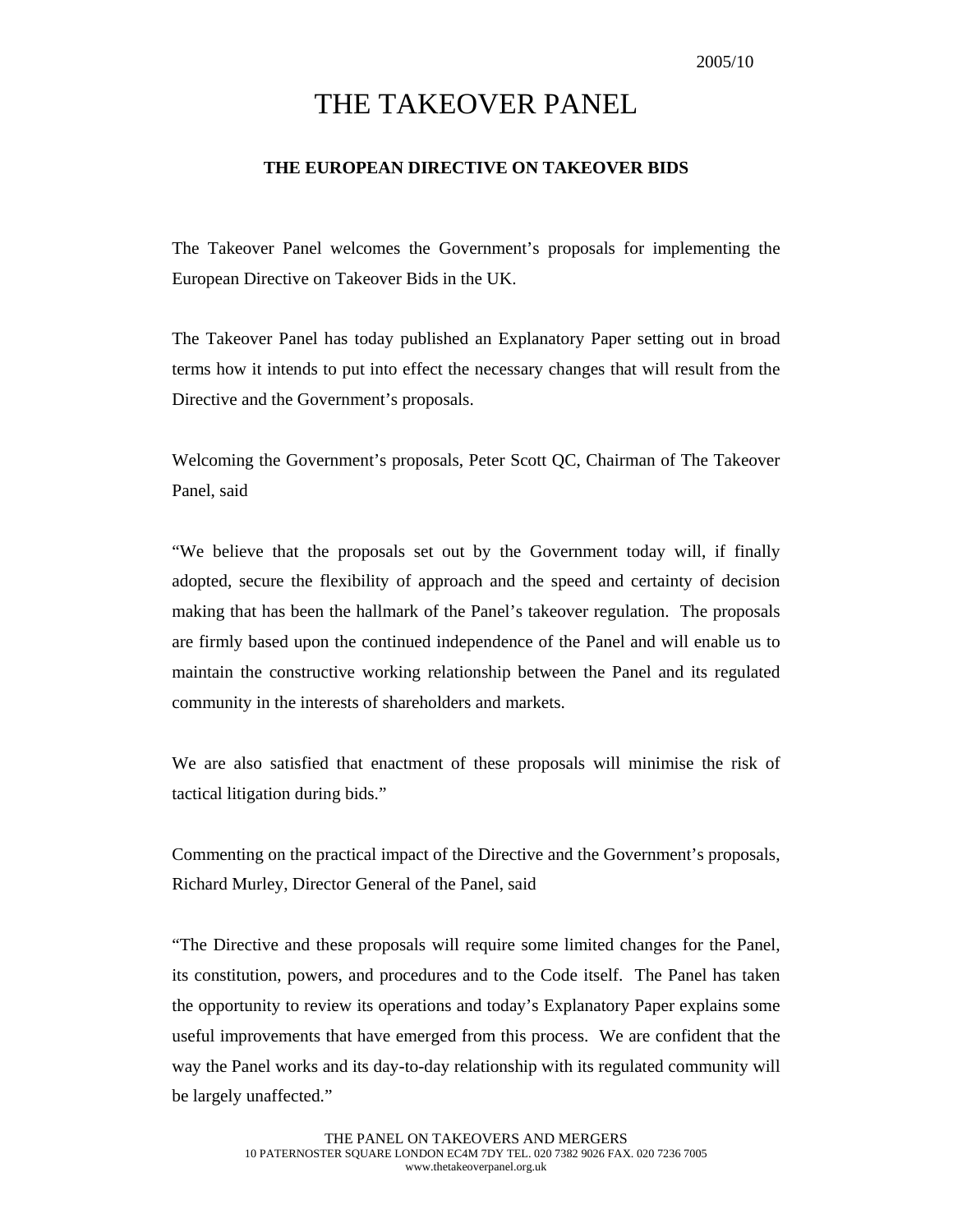# **Notes to editors**

- 1. The European Directive on Takeover Bids was agreed by the European Union on 21 April 2004, after almost 20 years of negotiation. It came into force on 20 May and must be implemented into the national law of each Member State by 20 May 2006.
- 2. The aim of the Directive is to set minimum standards across the European Union for the regulation of takeover bids. It is based on general principles, similar to those contained in the current UK Takeover Code, and includes requirements for a mandatory bid at an equitable price and the information to be included in offer documents.
- 3. The Directive requires the UK Government to appoint an authority to supervise the regulation of takeover bid matters as provided under the Directive. The UK Government has chosen to designate the Panel as the competent authority and thereby preserve its position overseeing the regulation of takeover bids in the UK.
- 4. In negotiating the Directive the UK Government secured the right for Member States to minimise the risk of tactical litigation, ensuring that the speed and certainty of decision making of the current UK system of takeover regulation could be preserved.
- 5. The Explanatory Paper sets out how the changes required by the Directive will affect both the Panel and the Code. Changes for the Panel relate to the scope of the Panel's jurisdiction, the Panel's constitution, the Panel's enforcement powers and sanctions and the Panel's duty to co-operate with overseas regulators. Changes to the Code will affect both the General Principles and the Rules themselves but, overall, there will be few changes of substance.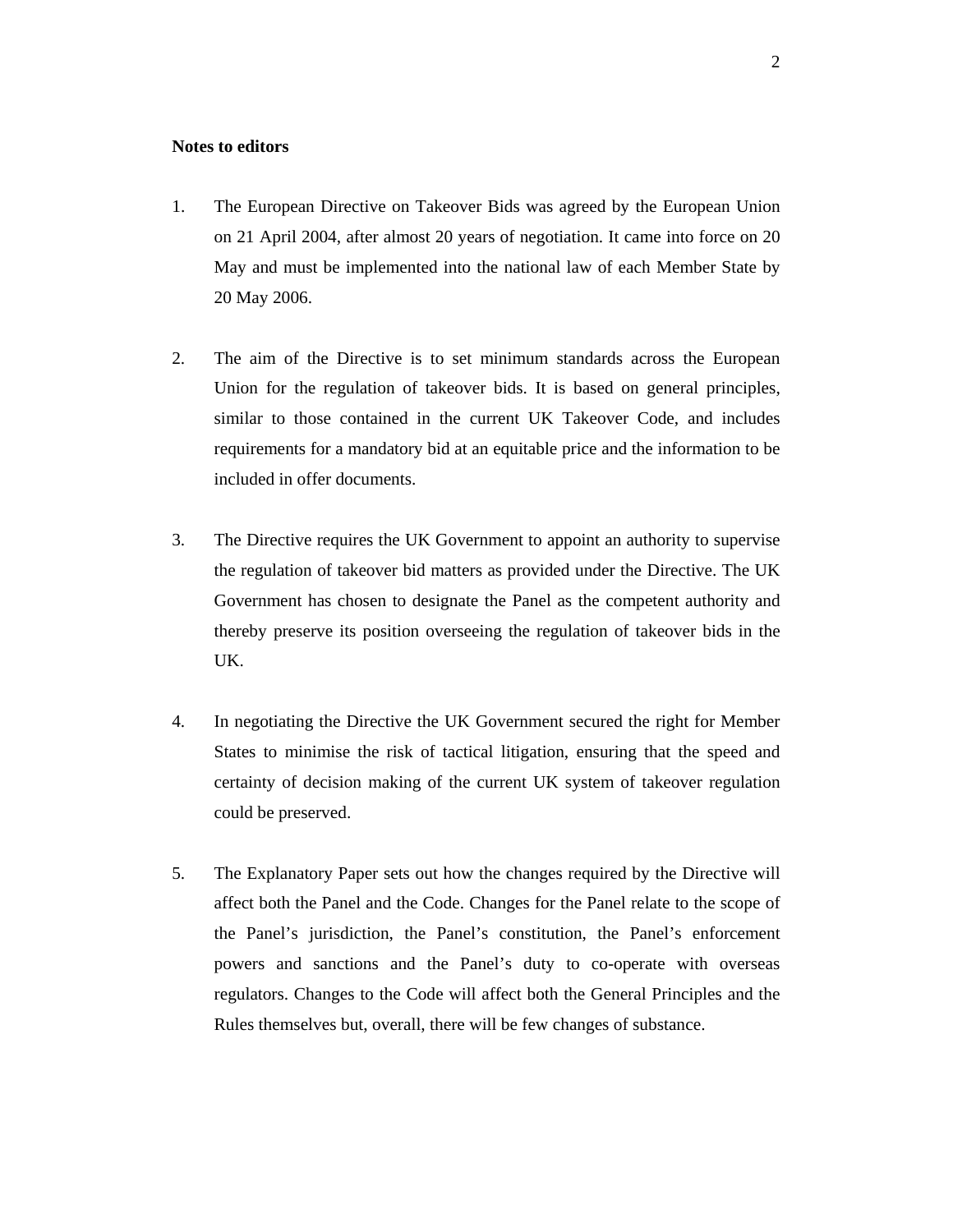- 6. The Panel will develop more detailed proposals over the coming months and a further paper, including a revised Introduction to the Code and detailed Rule changes, will be published later in the year seeking views as appropriate.
- 7. Further copies of the Explanatory Paper may be obtained from the Panel's website, www.thetakeoverpanel.org.uk.

# **Contacts**

Richard Murley, Director General Noel Hinton, Deputy Director General Tel: +44(0) 207 382 9026

20 January 2005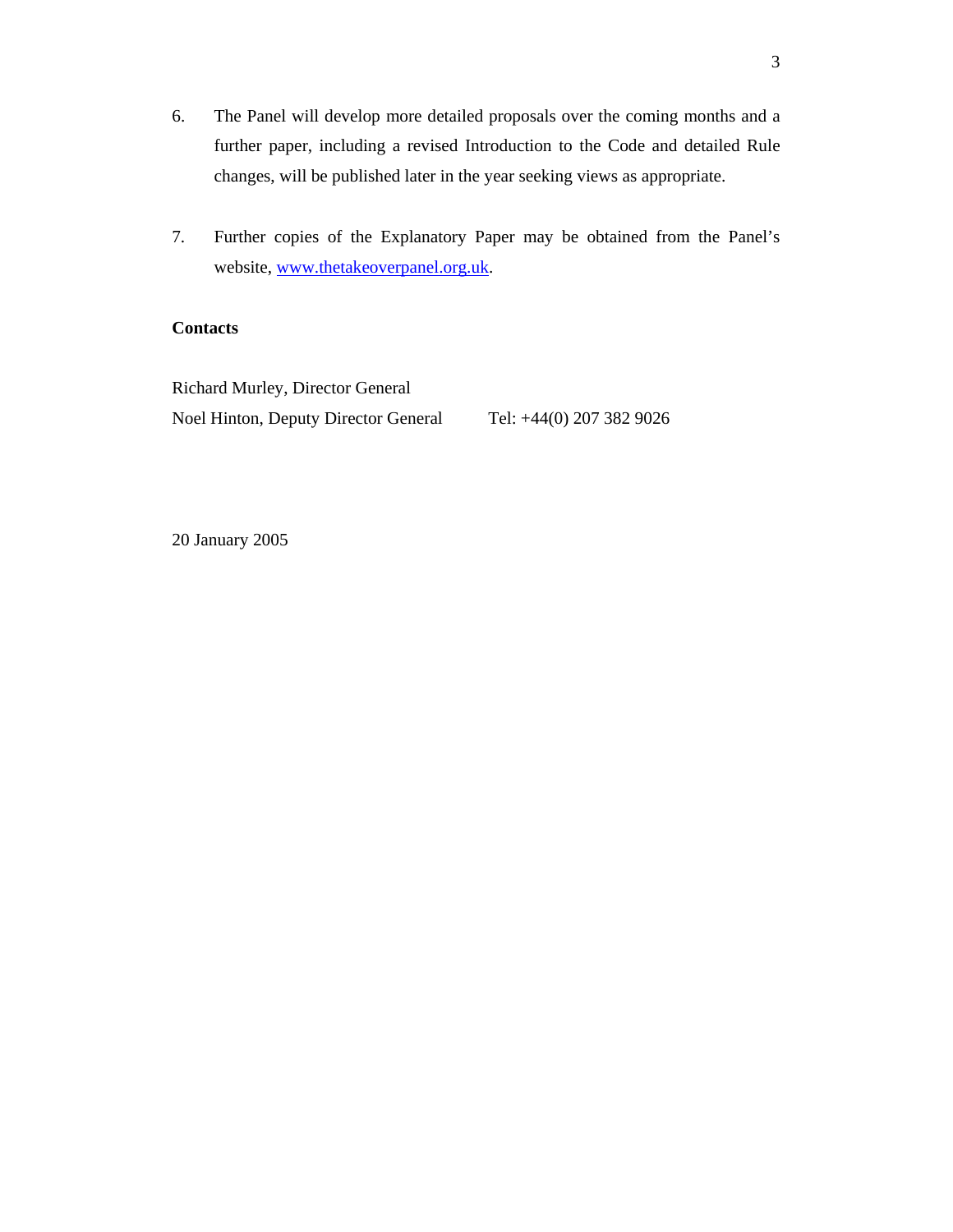# THE TAKEOVER PANEL

# **EXPLANATORY PAPER**

# **IMPLEMENTATION OF THE EUROPEAN DIRECTIVE ON TAKEOVER BIDS**

# **Introduction**

The European Directive on Takeover Bids ("the Directive") completed its European legislative process on 21 April 2004 after almost 20 years of negotiation. It came into force on 20 May and must be implemented by 20 May 2006.

On 20 January the Department of Trade and Industry ("DTI") published a Consultation Document containing its proposals for the implementation of the Directive. The Takeover Panel ("the Panel") is publishing this paper, which should be read in conjunction with the DTI's Consultation Document, to explain in broad terms how it intends to put into effect the necessary changes that will result from the Directive and the Government's proposals if adopted.

The changes will affect the Panel, its constitution, powers and procedures, and the Takeover Code ("the Code") itself. The Panel has also taken this opportunity to review its operations and the paper explains some useful improvements that have emerged from this process. In practice, the Panel is confident that the way the Panel works and its day-to-day relationship with its regulated community will be largely unaffected.

More detailed proposals will be elaborated over the coming months and a further paper, including a revised Introduction to the Code and detailed Rule changes, will be published later in the year, seeking views as appropriate.

**The Panel takes this opportunity to invite general observations on the changes described below and also to invite readers to respond to the DTI's Consultation Document which may be viewed at [www.dti.gov.uk/cld/current.htm.](http://www.dti.gov.uk/cld/current.htm)**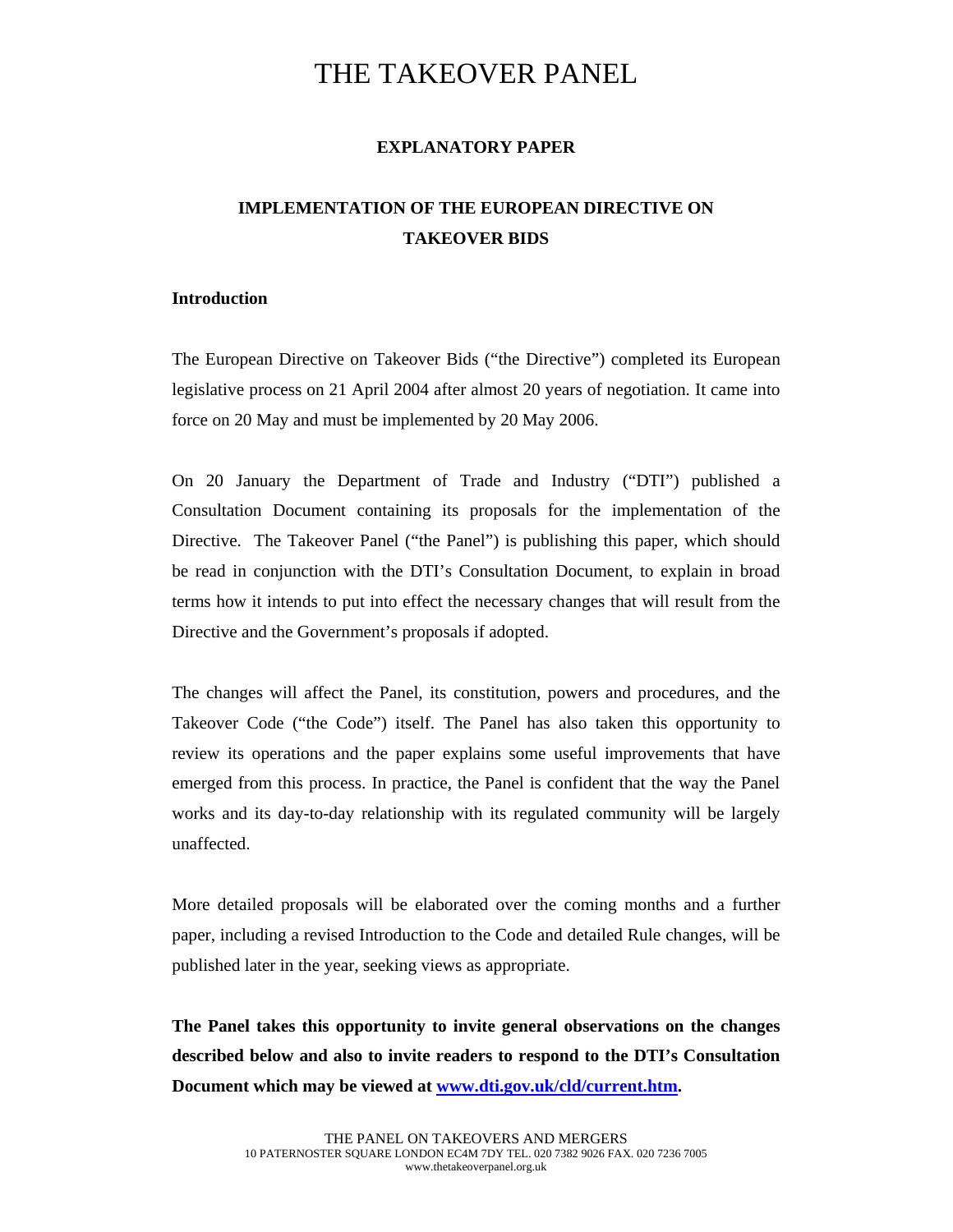#### **History and background**

The Directive is an important part of the European Union's Financial Services Action Plan which aims to create an integrated market in financial services throughout the EU. It is a minimum standards measure, providing a basic framework for the regulation of takeover bids, based on general principles and includes certain fundamental requirements relating to the obligation for a mandatory bid at an equitable price, the information to be included in offer documents and the right of a majority shareholder to buy out the minority following a successful takeover. It also enables Member States to put in place measures to minimise the risk of tactical litigation during the course of a bid.

However, the Directive's long and at times tortuous history led to certain compromises which are less than ideal, most notably in relation to frustrating action by offeree companies. For example, it proved impossible to reach a consensus among Member States on the need for offeree company boards to be prevented from taking defensive measures other than with the consent of the shareholders at the time of the bid. The decision as to whether to impose these restrictions is therefore optional under the Directive for each Member State. The Panel believes this is a major weakness of the Directive as a harmonising measure, though, given the Government's stated intention to impose such a requirement, it will not affect current measures in the UK to prevent frustrating action which has not been approved by shareholders.

While the Panel believes that the Directive will do little to improve the UK system of takeover regulation, the final text should, if implemented appropriately, enable the current working approach to continue largely unchanged. Indeed, the Directive embodies many of the core values and concepts contained in the Code.

However, the Panel has always been aware that, ultimately, the method of implementation of the Directive in the UK would be critical for the preservation of the key strengths of the current system of takeover regulation. The Government is required to designate a supervisory authority to supervise bids for the purpose of rules made pursuant to the Directive. The Panel, as the body which has been carrying out this function since 1968, welcomes the DTI's conclusion that it should remain the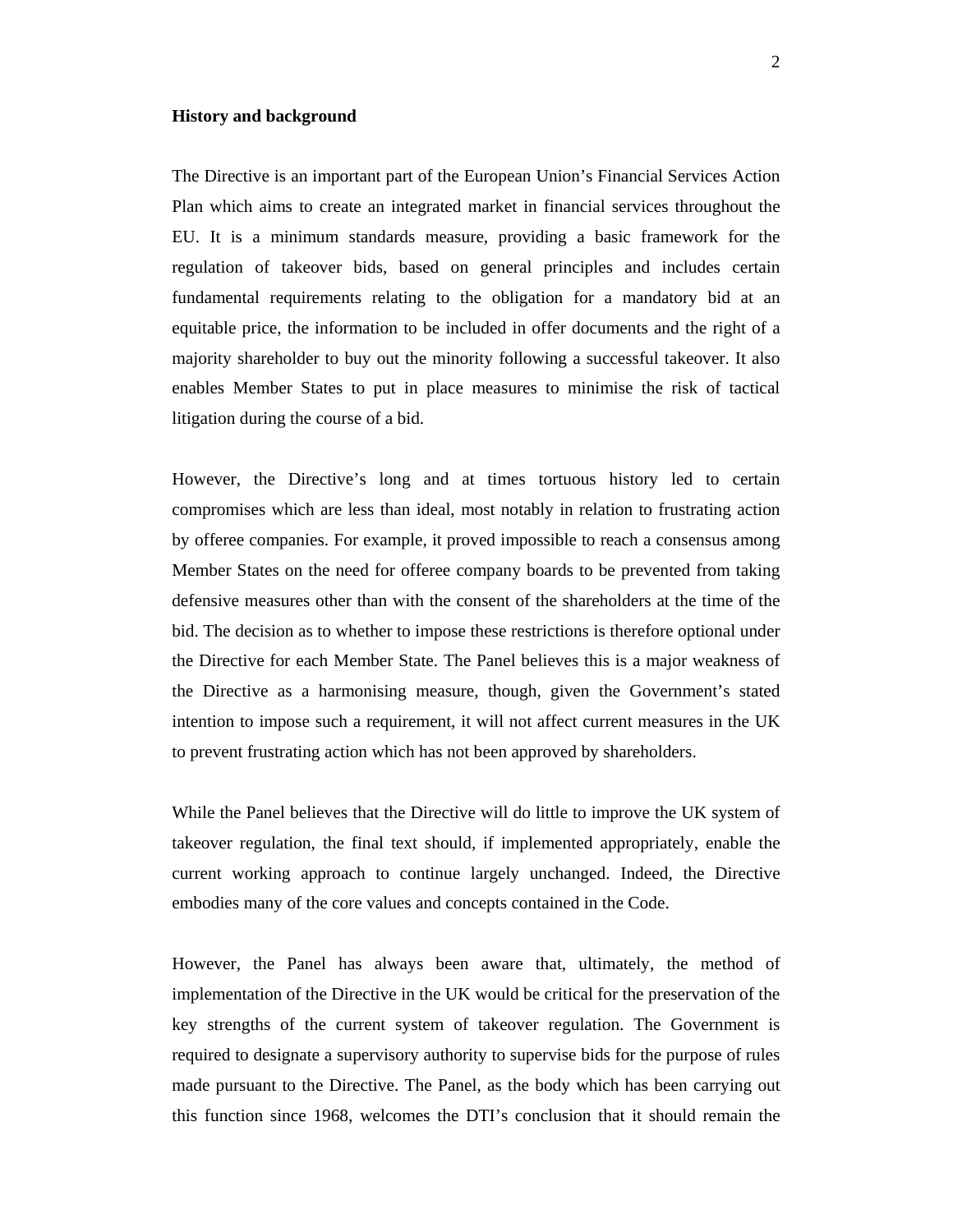regulator of takeover activity in Great Britain. However, the Panel has naturally been concerned that the legislation required to implement the Directive should preserve the current successful working arrangements.

Over recent months, the Panel has, therefore, been engaged in detailed discussions with the DTI in the preparation of its proposals for implementation of the Directive, with a view to ensuring that the Panel and the key features of its current system of regulating takeover bids, promulgating rule changes and administering and applying the Code may be retained. In particular, the Panel has stressed the importance of preserving the flexibility of approach and the speed and certainty of decision-making that the current system offers. The Panel's main objectives in these discussions have been as follows:

- to retain the ability of the Panel to be responsible for its own organisation and procedures;
- to maintain the Panel's independence;
- to maintain the existing relationship between the Panel and its regulated community;
- to minimise the risk of tactical litigation during bids;
- to preserve the Panel's power to specify the companies and transactions subject to its jurisdiction where these fall outside the minimum standards of the Directive; and
- to have all detailed provisions relating to rules and procedures set out in a unified form in the Code.

The proposals in the DTI consultation document reflect this approach and the Panel is therefore able to give them its support. They provide, in particular, for the Panel to act as the supervisory authority for the purposes of the Directive and for the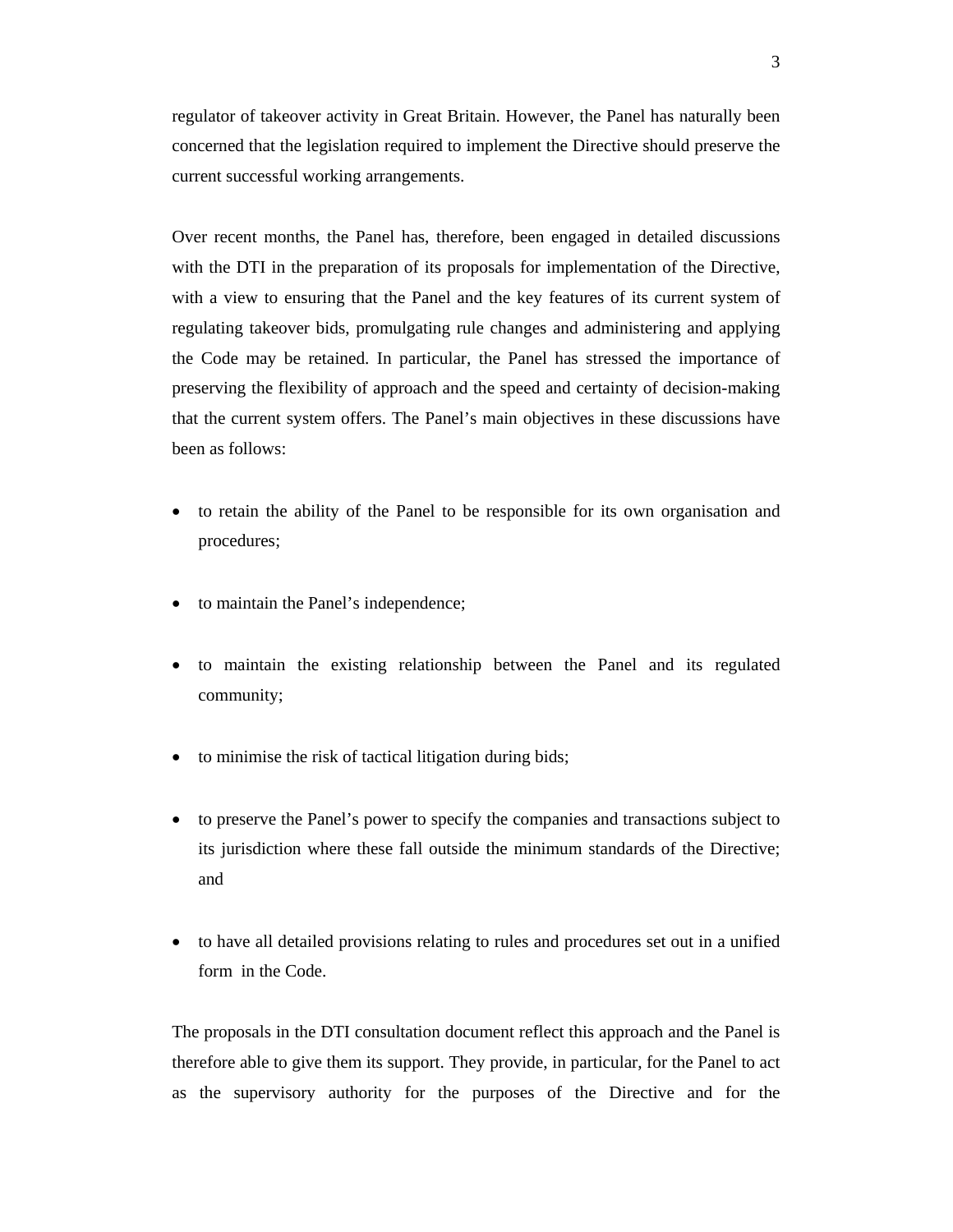establishment of a statutory regime in primary legislation, giving the Panel the necessary rule-making and other powers to carry out that role. The legislation will also include measures to limit the possibility of tactical litigation and to give immunity to the Panel and those involved with it in the exercise of its regulatory functions. The Panel agrees that, of the options for implementation considered by the DTI, primary legislation is the only one capable of maintaining the advantages and strengths of the current system.

The proposed legislation will mark a new chapter in the history of the Panel. However, the Panel is confident that the DTI's proposals will preserve the Panel's independence and autonomy and the speed, flexibility and certainty of takeover regulation in the UK, while providing the Panel with the powers it will need and satisfying the requirements of the Directive.

The changes that will be required by the Directive and the DTI's proposals affect both the Panel and the Code.

Changes for the Panel affect:

- the scope of the Panel's jurisdiction;
- its constitution and the functions of its constituent committees:
- proposed new powers to obtain information and enforce the Code;
- the sanctions it will be able to impose; and
- confidentiality of information and co-operation with other regulatory authorities both within the UK and overseas.

In addition, the Panel is proposing some changes to its judicial procedures.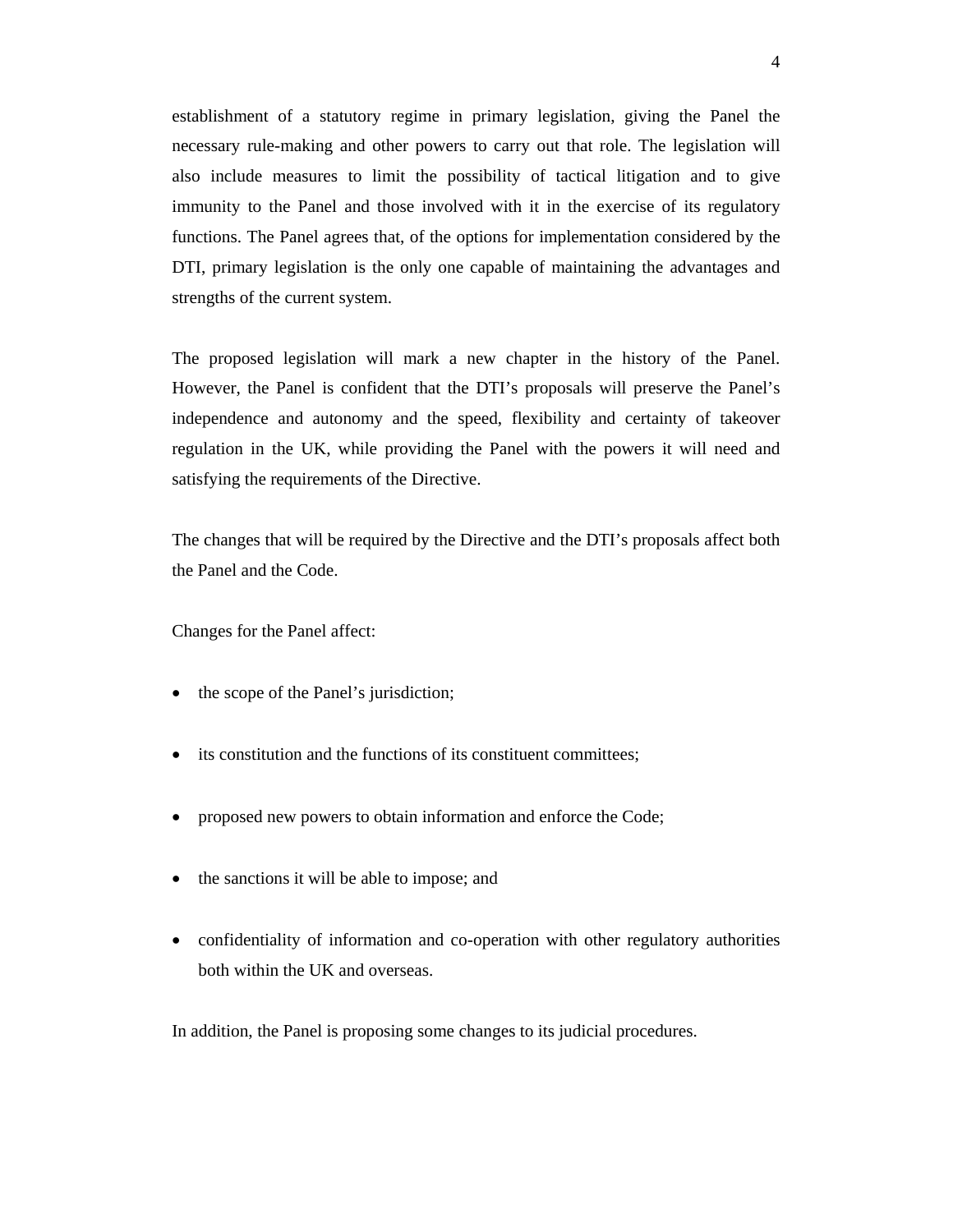Changes to the Code will affect both the General Principles and the Rules themselves but are not of a fundamental nature. The SARs will be largely unaffected.

All of these changes are described in broad terms below.

#### **Changes for the Panel**

In preparing for the procedural and constitutional changes outlined above, the Panel has undertaken a complete review of the Introduction to the Code. The following section of this paper explains the key changes in more detail.

#### *Scope of the Panel's jurisdiction*

The scope of the Directive is different from, and generally narrower than, the current scope of the Code. The DTI is, however, proposing that the Panel's regulatory authority under the legislation should cover both companies and transactions covered by the Directive and those other companies and transactions not within the scope of the Directive but currently regulated by the Panel. It also proposes that the Panel should have the flexibility to make rules to deal with future market developments in the field of takeovers as they arise. The Panel agrees that this is the right approach.

The major points to note are as follows:

#### • **UK registered and traded companies**

 $\overline{a}$ 

Any offer for a company that has its registered office in the UK and has any of its securities admitted to trading on a UK regulated market<sup>1</sup> will be covered by the Code. The current residency test<sup>2</sup> will therefore no longer apply to these *companies.* 

<sup>&</sup>lt;sup>1</sup> Currently, the London Stock Exchange, virt-x, LIFFE and EDX.

<sup>&</sup>lt;sup>2</sup> "The Panel will normally consider a company to be resident only if it is incorporated in the UK, the Channel Islands or the Isle of Man and has its place of central management in one of those jurisdictions."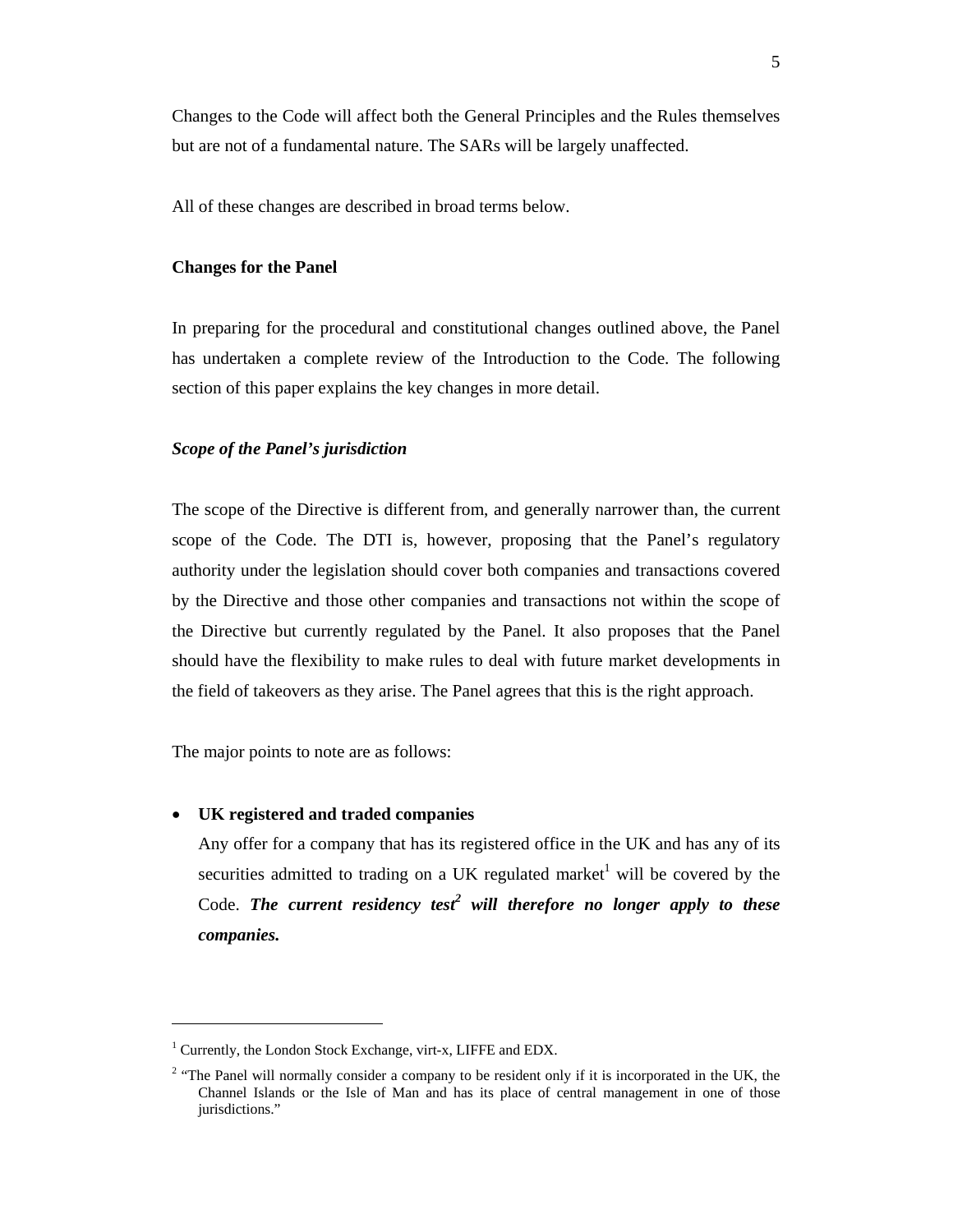#### • **Other public and private companies**

The Code will continue to apply to all offers for other listed and unlisted public and certain private companies (other than those offers subject to shared jurisdiction –see below) in the same way as it does now<sup>3</sup>. The residency test will *continue to apply to these companies.<sup>4</sup>*

# • **Shared jurisdiction**

In accordance with Article 4.2 of the Directive, the Panel will share the regulation of an offer with an authority in another EU Member State when the offeree company is:

- (a) a UK registered company whose securities are not admitted to trading on a UK regulated market but are admitted to trading on a regulated market in one or more other EU Member States;
- (b) a company registered in another EU Member State whose securities are admitted to trading only on a UK regulated market; or
- (c) a company registered in another EU Member State whose securities are admitted to trading on regulated markets in more than one EU Member State including the UK if:
	- The company's securities were first admitted to trading on a UK regulated market;
	- The company's securities were first admitted to trading simultaneously on several markets before 20 May 2006, if the relevant regulatory authorities agree that the Panel is to regulate the company or, failing that, the company chooses to be regulated by the Panel; or

<sup>&</sup>lt;sup>3</sup> These include companies traded on AIM and OFEX, which are not "regulated markets"

<sup>&</sup>lt;sup>4</sup> The Panel understands that the authorities in the Channel Islands and the Isle of Man are considering whether the Code should continue to apply to companies incorporated in those jurisdictions.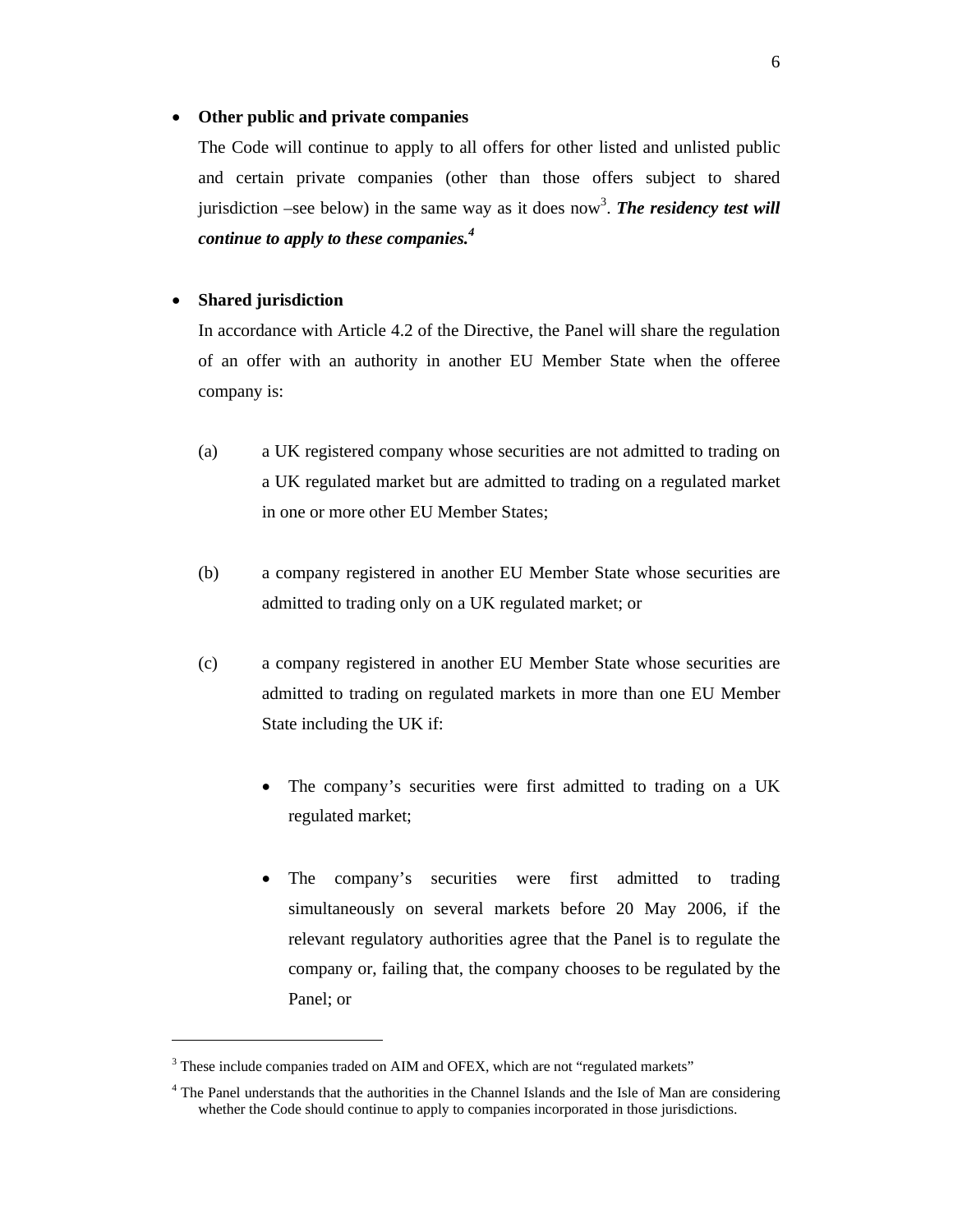The company's securities are first admitted to trading simultaneously on several regulated markets on or after 20 May 2006 and the company chooses to be regulated by the Panel.

Under (b) and (c) above, the Panel will have responsibility for regulating matters relating to the bid procedure (e.g. disclosure of information and bid price) and under (a) it will have responsibility for matters relating to company law (e.g. fixing the control threshold for a mandatory offer and provisions relating to frustrating action). In each case, a regulatory authority in another EU Member State will have to take responsibility for matters not regulated by the Panel.

It is not yet clear how these shared jurisdiction provisions will operate in practice. This will be a matter for discussion with authorities in other EU Member States.

#### • **Transactions covered by the Code**

Except in the shared jurisdiction cases set out above, the Code will apply, as it does now, to takeover and merger transactions, however effected, of the relevant companies. As now, these will include, among others, partial offers, offers for minorities, schemes of arrangement and dual holding company transactions.

In the shared jurisdiction cases, the Code will apply only to those offers which are covered by the Directive i.e. public control-seeking offers (whether mandatory or voluntary) of the companies concerned.

These provisions will be set out in the revised Introduction to the Code ("the Introduction").

The application of the Code to non-Directive takeover transactions (e.g. schemes of arrangement) for companies in category (a) of the shared jurisdiction cases (UK registered companies), is yet to be determined. The Panel believes that the Code should apply, though this will have to be subject to discussions with the regulatory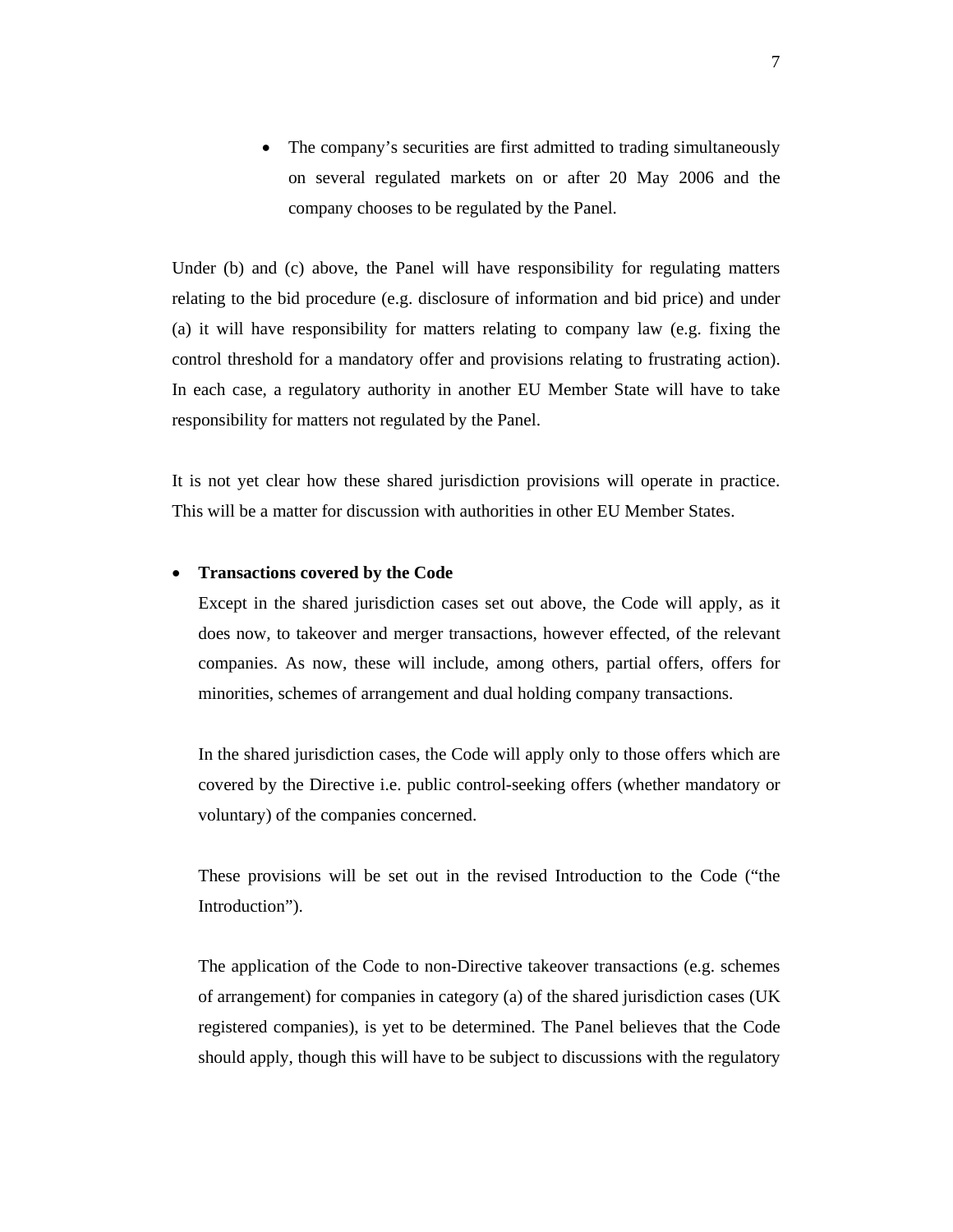authorities in the EU Member States on whose regulated markets the offeree company's securities are admitted to trading.

# *The Panel's constitution*

The DTI is proposing that the implementing legislation should establish the basic elements of the Panel's constitution but that the Panel, which will continue as an unincorporated association, will retain autonomy to determine the detail. The Panel welcomes this approach which will enable it, within the legislative framework, to continue to be flexible in adapting its operations to meet changing needs.

The key features of the DTI's proposal are that the legislation will provide that the rule-making and judicial functions of the Panel will have to be carried out by separate committees of Panel members and that membership of those committees will have to be mutually exclusive. The Executive will continue with its current functions. This reflects the current structure which has been in place since 2001, when the rulemaking functions of the Panel were delegated to the Code Committee in order to comply with human rights legislation. However, the Panel has taken this opportunity to review its functions and procedures together with those of its constituent committees and of the Executive and it will be making a number of changes as a result.

In the interests of clarity and transparency the Panel will spell out all of these functions and procedures in detail, in the new Introduction.

The main elements of the proposed new constitution, including appointments procedures, are described below.

- The rule-making functions of the Panel will continue to be carried out by the Code Committee, but its members will become members of the Panel.
- The judicial functions of the Panel will be carried out by the Hearings Committee, all of whose members will also be members of the Panel.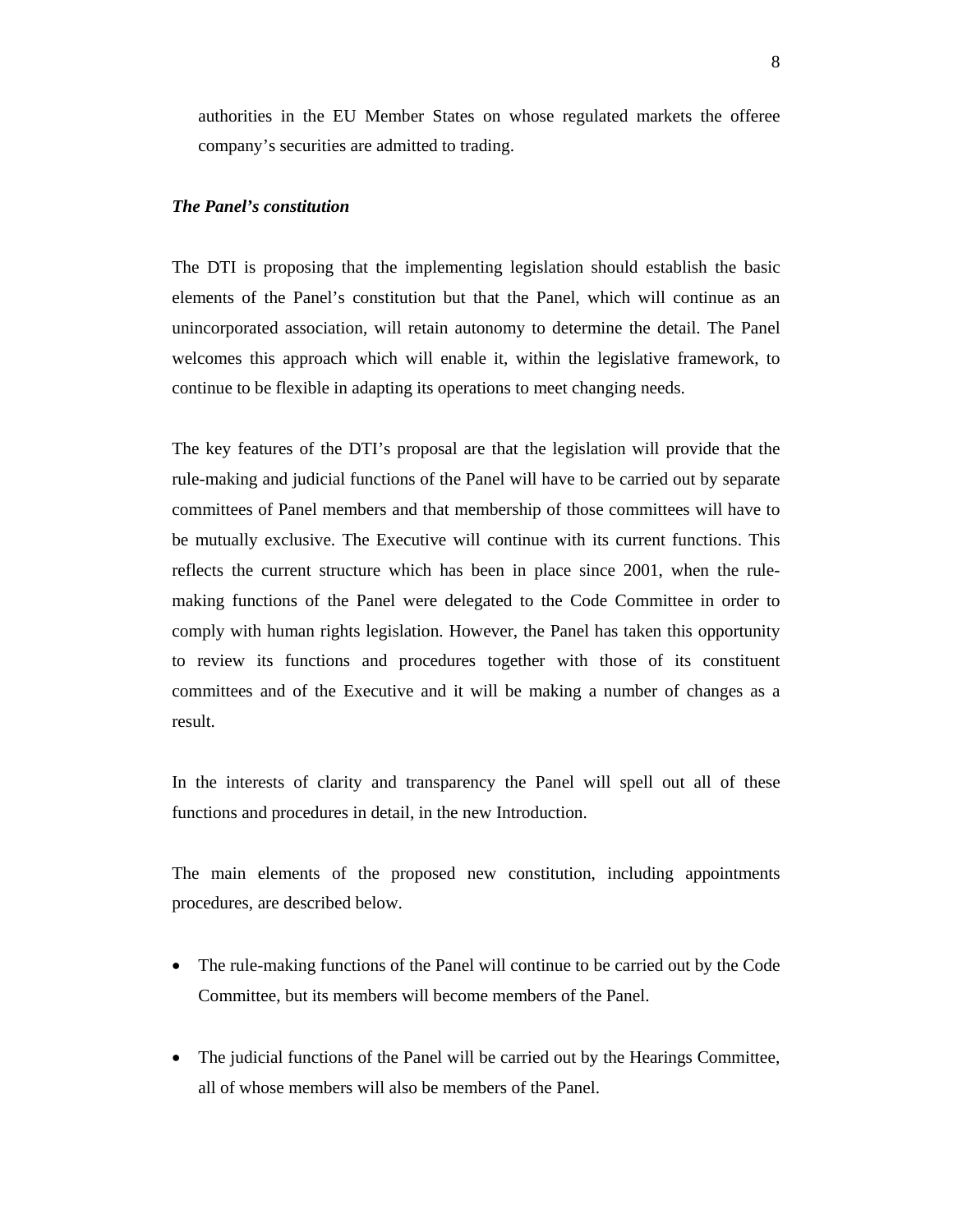- No Panel member will be able simultaneously to be a member of both the Code Committee and the Hearings Committee. Moreover, no-one who has been a member of the Code Committee will subsequently be able to be a member of the Hearings Committee.
- All Panel members will be able to participate in plenary sessions to discuss administrative, financial and policy matters.
- A Nomination Committee will be established to lead the process for the appointment of the Chairman, Deputy Chairmen and independent Panel members (all of whom will be members of the Hearings Committee) and of the members of the Code Committee. These appointments will be made by the full Panel, on a recommendation of the Nomination Committee.
- Panel member organisations will continue to nominate Panel members as they currently do (all of whom will be members of the Hearings Committee).
- A Remuneration Committee will be established.
- The Appeal Committee will be renamed the Appeal Tribunal.
- The Chairman and Deputy Chairman of the Appeal Tribunal will be appointed by the Master of the Rolls.
- Other Appeal Tribunal members will be drawn from a pool (not including current Panel members) and appointed by the Appeal Tribunal Chairman (or Deputy Chairman).
- The Executive will continue to perform its current role and functions.
- There will be no change in the relationship between the Executive and the Panel.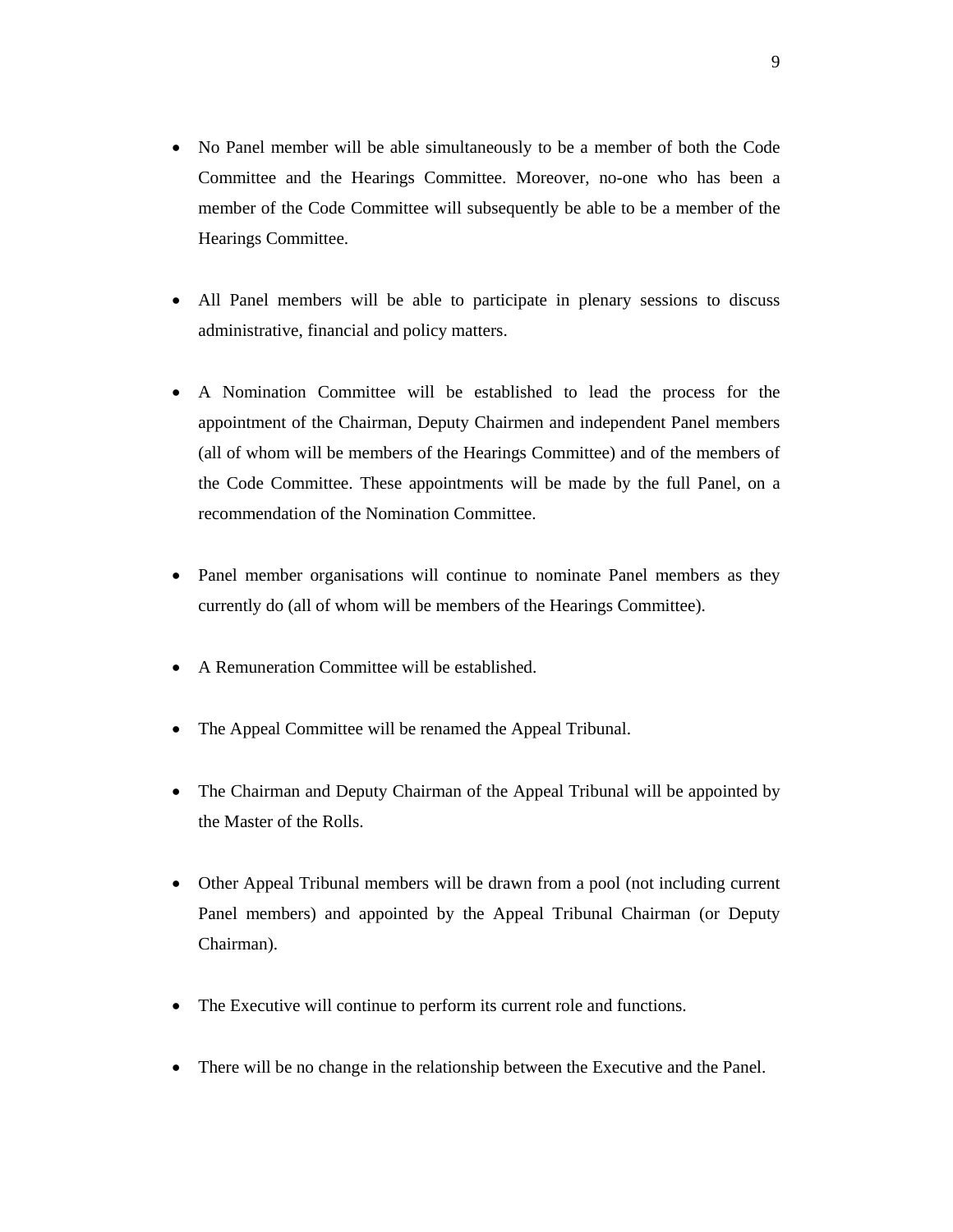As part of the review of its constitution, the Panel has been considering whether to widen its membership. It believes that it would be appropriate to increase the number of independent members (currently three – drawn from the senior management of major companies) by the addition of an individual with experience of employee relations issues from the employee's perspective. In recent years a number of policy issues have arisen which may affect takeover regulation and which have an employee relations element (for example the Information and Consultation Directive and issues facing pension fund trustees) and the Panel believes that its consideration of these issues would be enhanced by the contribution of an individual with this background. However, the Panel stresses that its function will continue to be, as stated in the Introduction to the Code, to ensure fair and equal treatment of all shareholders in relation to takeovers.

The Bank of England played an important role in setting up the Panel in 1968 and since then has supported its activities in a number of ways. In particular, the Governor of the Bank has had responsibility for making the key appointments of the Chairman and Deputy Chairmen and independent Panel members. The Panel recognises, however, that the role and priorities of the Bank have changed in recent years. It has, nevertheless, been keen to maintain a link with the Bank under the new arrangements and is therefore pleased that the Bank has agreed to nominate one member to both the Nomination and the Remuneration Committees.

The Panel will publish an Annual Report covering matters including a report on takeover activity, market developments, Code changes, the Panel's constitution and its financial position.

#### *Judicial procedures*

#### • **The Hearings Committee**

As explained above, the judicial functions of the Panel will be carried out by the Hearings Committee, which will be chaired by the Chairman of the Panel or one of his Deputy Chairmen. Thus, any appeal against a ruling of the Executive,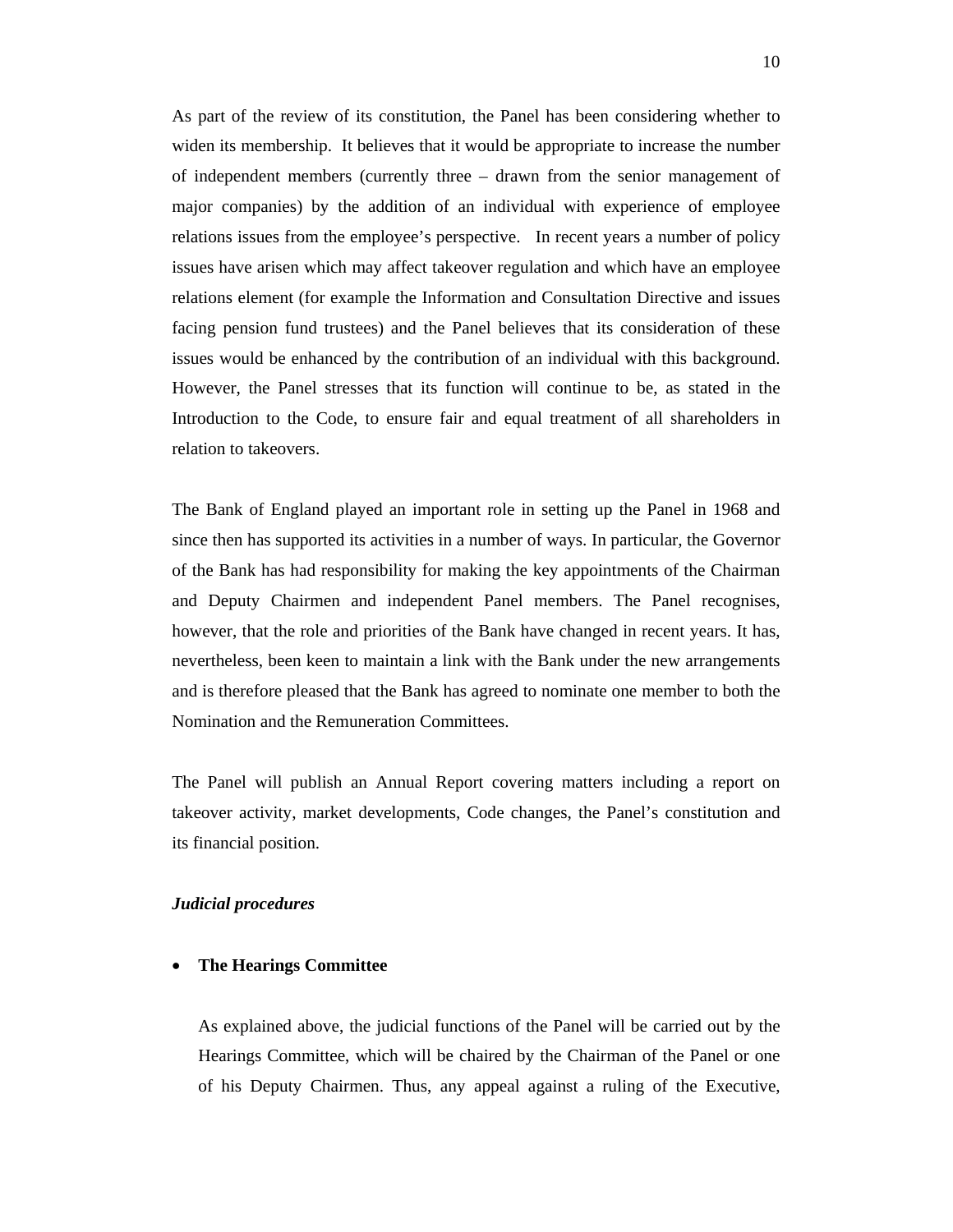certain disciplinary hearings and any matter which is particularly unusual, important or difficult which the Executive may refer to the Panel will be heard by the Hearings Committee. The procedures of the Hearings Committee will be set out in the Introduction but will be the same in substance as the procedures currently followed by the Panel in hearing such matters.

# • **The Appeal Tribunal**

The Appeal Tribunal will hear appeals from decisions of the Hearings Committee. At present, there is a right of appeal to the Appeal Committee where:

- (a) the Panel finds a breach of the Code and proposes to take disciplinary action;
- (b) it is alleged that the Panel has acted outside its jurisdiction; or
- (c) the Panel refuses to recognise, or decides to cease to recognise, an exempt market-maker or principal trader or exempt fund manager.

In other cases, an appeal can only be made to the Appeal Committee with leave of the Panel.

In addition to the existing rights of appeal, the Panel is proposing somewhat to increase access to the Appeal Tribunal, so that all determinations of the Hearings Committee may be appealed to the Appeal Tribunal on grant of leave. The procedure will be that any application for leave to appeal should first be made to the Hearings Committee but if such leave is refused, an application for leave may be made directly to the Chairman of the Appeal Tribunal.

The procedures of the Appeal Tribunal will be set out in the Introduction but will be the same in substance as the procedures currently followed by the Appeal Committee.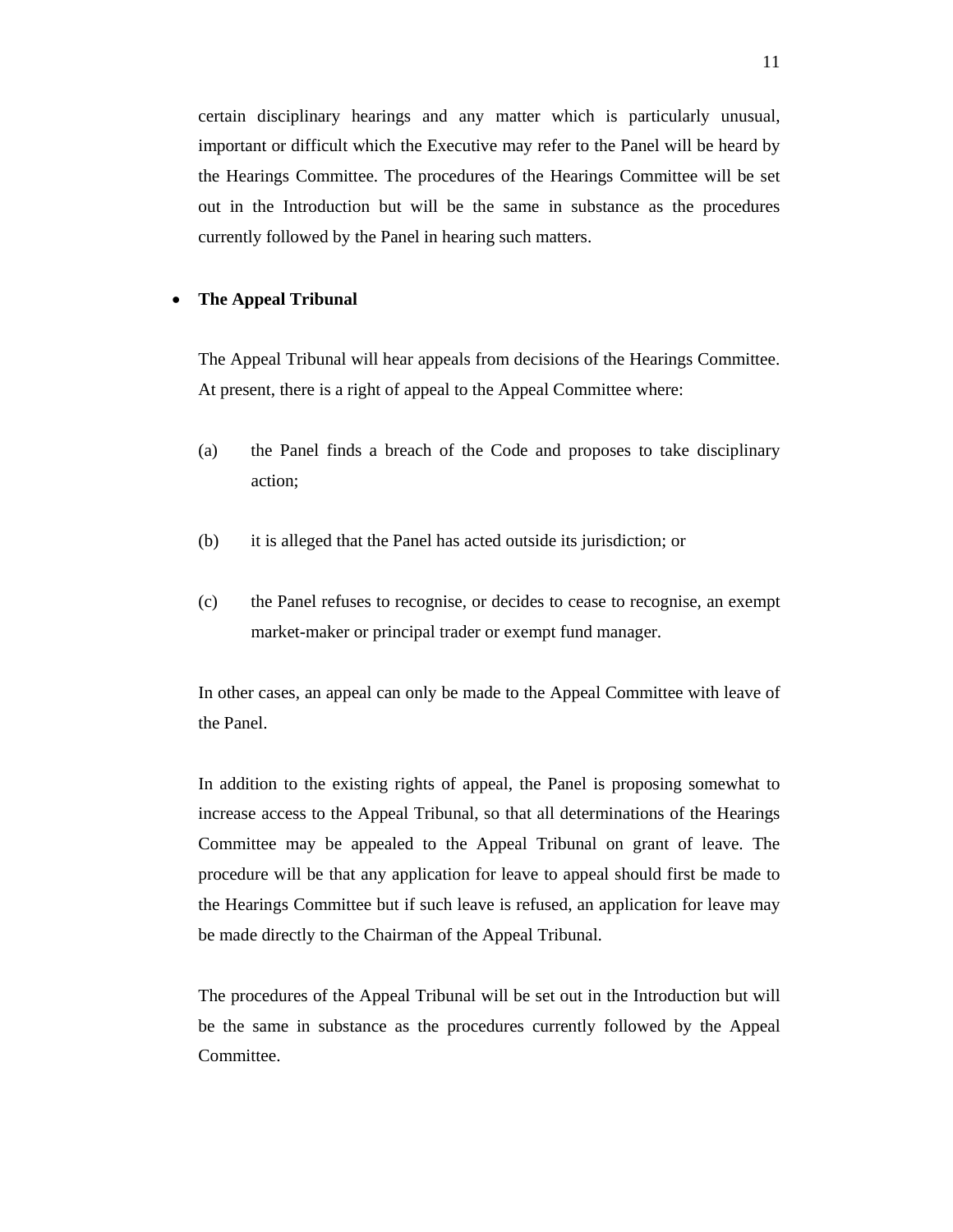#### *Enforcement powers*

The DTI explains in its Consultation Document that in order to comply with the Directive, it is necessary to provide the Panel with certain new enforcement powers. The Panel has always sought to ensure compliance with the Code through a consensual approach with parties engaged in takeover activity and it has done so successfully. It intends to continue to follow this approach but nevertheless accepts that the new powers are required by the Directive. These powers will be provided for in the legislation but, with a view to keeping all matters concerning the regulation of takeovers contained in the Code itself, each of the new powers described below will be set out in the Introduction as well.

# • **Providing information and assistance to the Panel and the Panel's information gathering power**

The Panel has always expected co-operation from those with whom it deals and will continue to do so but the obligations of persons dealing with the Panel will be set out in more detail in the new Introduction. In particular, it is proposed to state specifically that any person dealing with the Panel or to whom inquiries or requests are directed must take all reasonable care not to provide false or misleading information to the Panel. In addition, any person subject to the Code will be under an obligation to disclose to the Panel any information relating to him or her, of which the Panel might reasonably expect to be notified. Failure to cooperate or to disclose information to the Panel will be a serious breach of the Code.

In addition, the DTI proposes that the Panel should have a formal statutory power to require persons in possession of information or documents reasonably required by the Panel in connection with the exercise of its functions to pass that information or those documents to the Panel. The Panel accepts that such a power will be an essential element of the implementation package although it would expect to exercise the power formally only on rare occasions.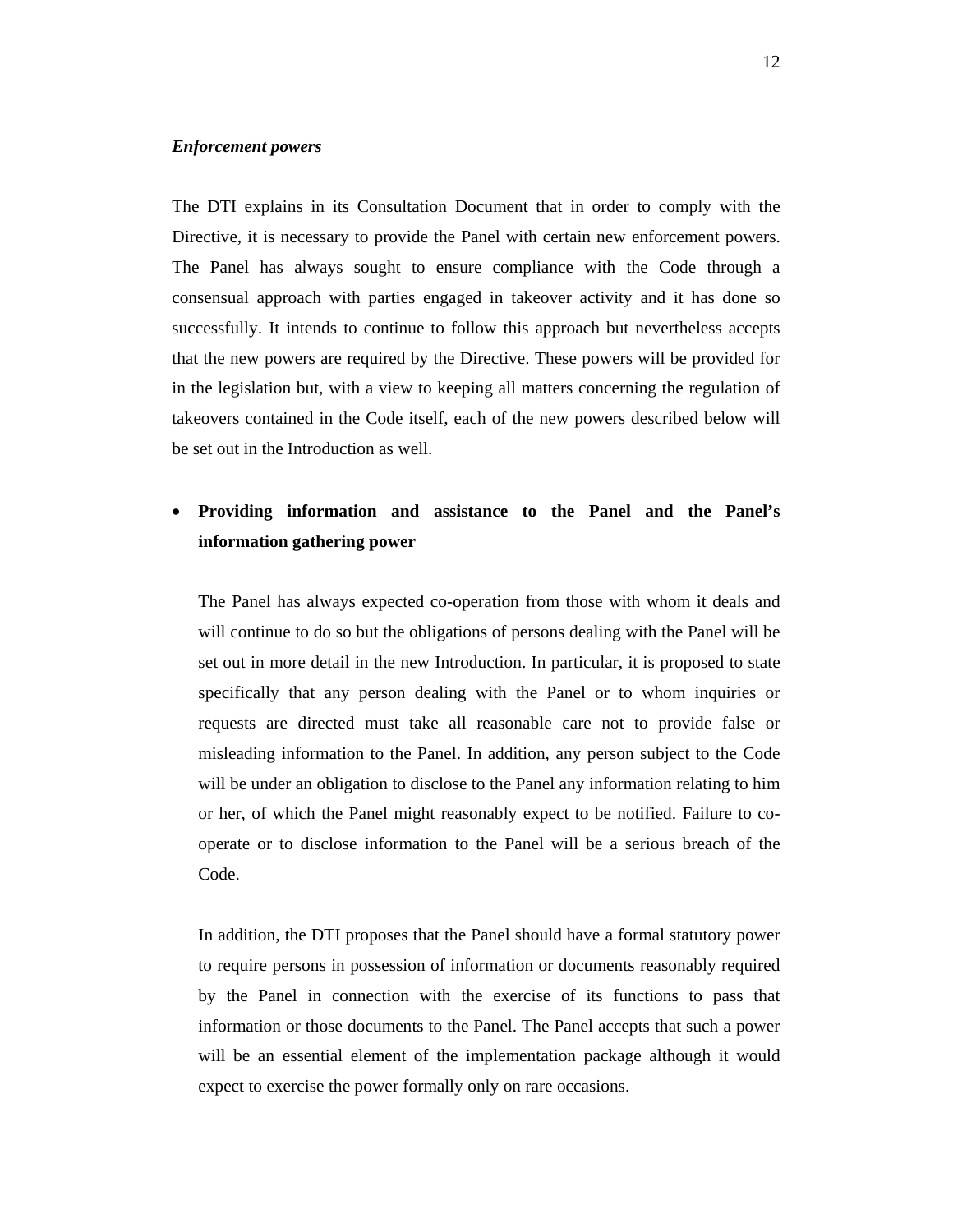The Panel's new information gathering powers would be subject to legal privilege.

#### • **Compliance and compensation rulings**

The DTI is proposing that the Panel should be given the power to make a ruling restraining any breach (or further breach) of the Code or a Panel ruling or requiring the person concerned to take such steps as the Panel may specify in order to remedy the breach or secure compliance, if the Panel is satisfied that:

- There is a reasonable likelihood that a person will breach the Code or a ruling of the Panel or that a person has breached the Code or a ruling of the Panel and there is a reasonable likelihood that the breach will continue or be repeated; or
- That a person has breached the Code or a ruling of the Panel and there are steps that might be taken to remedy the breach; or
- It is necessary to secure compliance with the Code or a ruling of the Panel.

In addition, the Panel will be given a power to require the payment of compensation in cases where there has been a breach of any of Rules 6, 9, 11, 14, 15, 16 or 35.3. This would happen if the Panel ruled that the person committing the breach should make such payment to holders, or former holders, of the relevant securities in order to ensure that they would be placed in the same position as if the relevant Rule had been complied with*.*

#### • **Court orders**

The DTI is also proposing that the legislation should provide the Panel with further powers to enforce the compliance and compensation rulings and its power to request documents and information if necessary. The mechanism for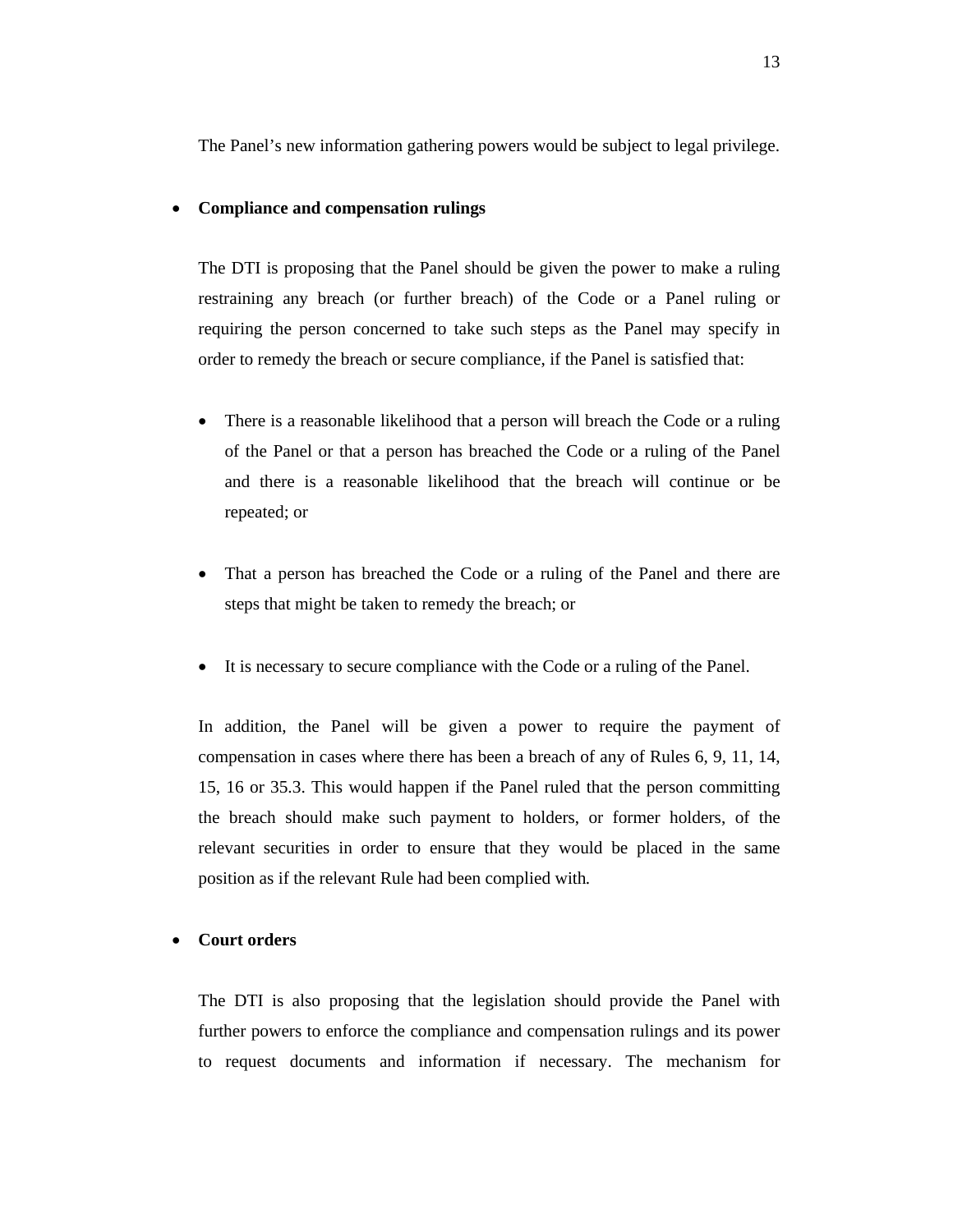enforcement will be by way of application by the Panel to the court to secure compliance with a Panel ruling or request.

It is now, and will continue to be, the Panel's practice to focus on the specific consequences for shareholders of breaches of the Code, with the aim of preventing such breaches before they occur or providing appropriate remedial or compensatory action in a timely manner. The Panel believes that the consensual approach is most effective in securing the appropriate remedy or compensation but accepts that the extra powers will be a helpful reinforcement of this approach.

Any failure to comply with a resulting court order would be a contempt of court.

The Panel would intend to exercise its power to seek a court order only as a matter of last resort or in urgent cases.

#### *Sanctions*

The DTI notes in its Consultation Document that the Panel has achieved a high level of compliance with the Code by using the sanctions currently available to it and that its prime regulatory focus is in remedying breaches by ensuring compliance during the course of a bid. It therefore concludes that it will not be necessary to extend to the Panel any further formal powers of sanction, such as a fining power.

The Panel welcomes this conclusion; it does not believe that a fining power would in practice add significantly to the deterrent or protective effects of its existing sanctions. Furthermore, a number of breaches of the Code may also constitute insider dealing or market abuse under the Financial Services and Markets Act 2000 ("FSMA") where criminal sanctions, civil fines and other sanctions may apply.

Therefore, the Panel's sanctions, which will be set out in the new Introduction, will remain largely unchanged as:

• private censure;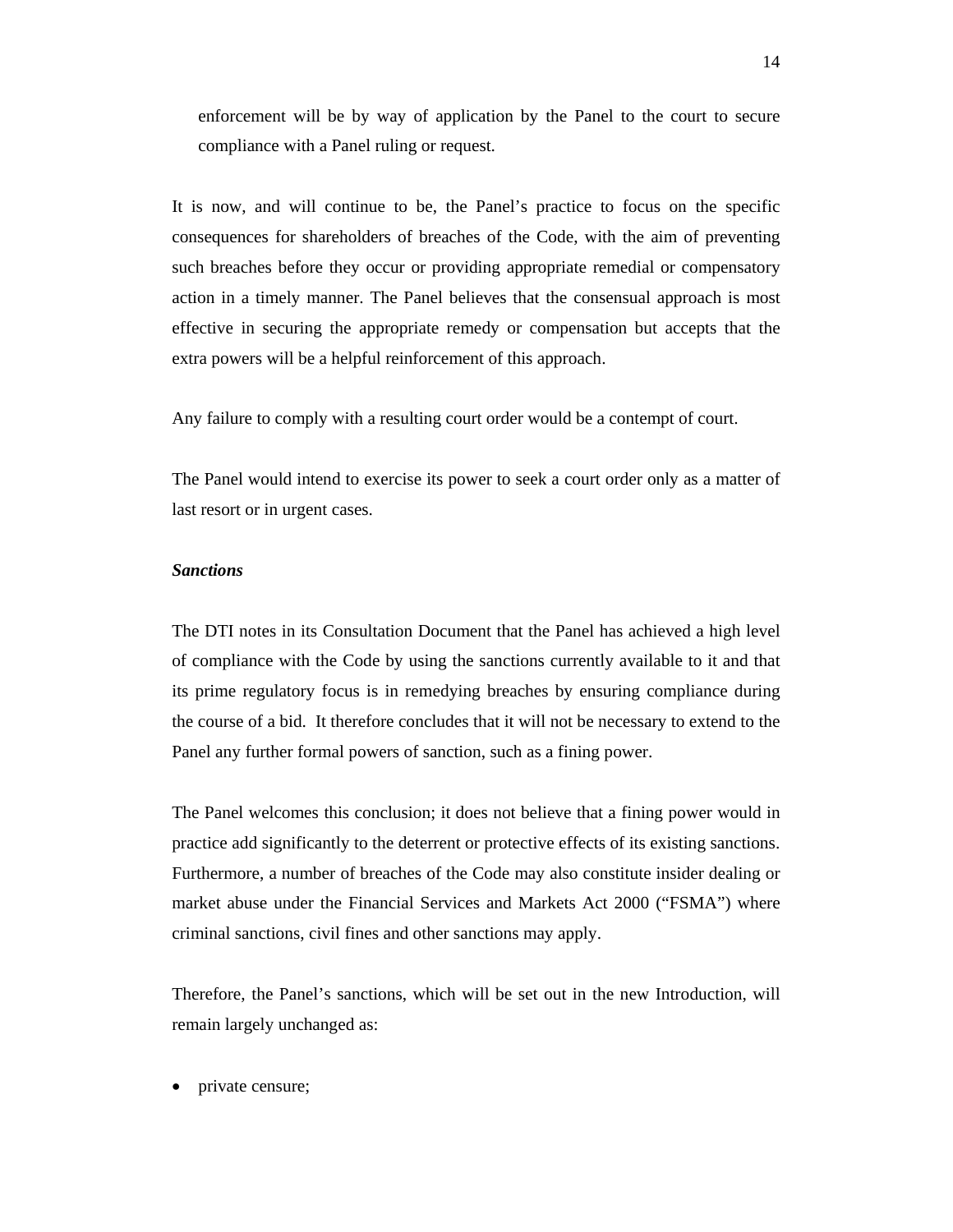- public censure;
- reporting conduct to another regulatory authority or professional body (so that they might consider whether to take disciplinary or enforcement action); or
- taking action for the purposes of the 'cold-shouldering' procedures, under which the rules of the FSA and certain professional bodies oblige their members in certain circumstances not to act for a person named by the Panel, in a transaction subject to the Code.

The DTI also suggests that section 143 of the FSMA under which, at present, the FSA endorses the Code, will not be required once the Code has legal force. The Panel agrees that endorsement will no longer be required under the proposed new regime. However, it does not believe that repeal of section 143 will in any way weaken the overall enforcement and sanctions regime. The Panel works closely with the FSA, particularly in relation to matters relating to possible market misconduct in accordance with the joint operating guidelines, which can be viewed on the FSA's website (www.fsa.gov.uk). The Panel and the FSA will be reviewing those guidelines in the light of the proposed legislative changes to ensure that they continue to provide clear and effective procedures for handling market misconduct during the course of a bid.

The Panel believes that its sanctions, together with the new powers described above will provide it with an appropriate portfolio of enforcement measures.

#### *Confidentiality and co-operation with other authorities*

The Panel has always maintained a policy of confidentiality in relation to the information it receives in the course of its regulatory activities. However, as a result of Article 4.3 of the Directive, any information received by the Panel will be made subject to a statutory confidentiality obligation. This will prevent any such information being passed on, other than as permitted under the implementing legislation.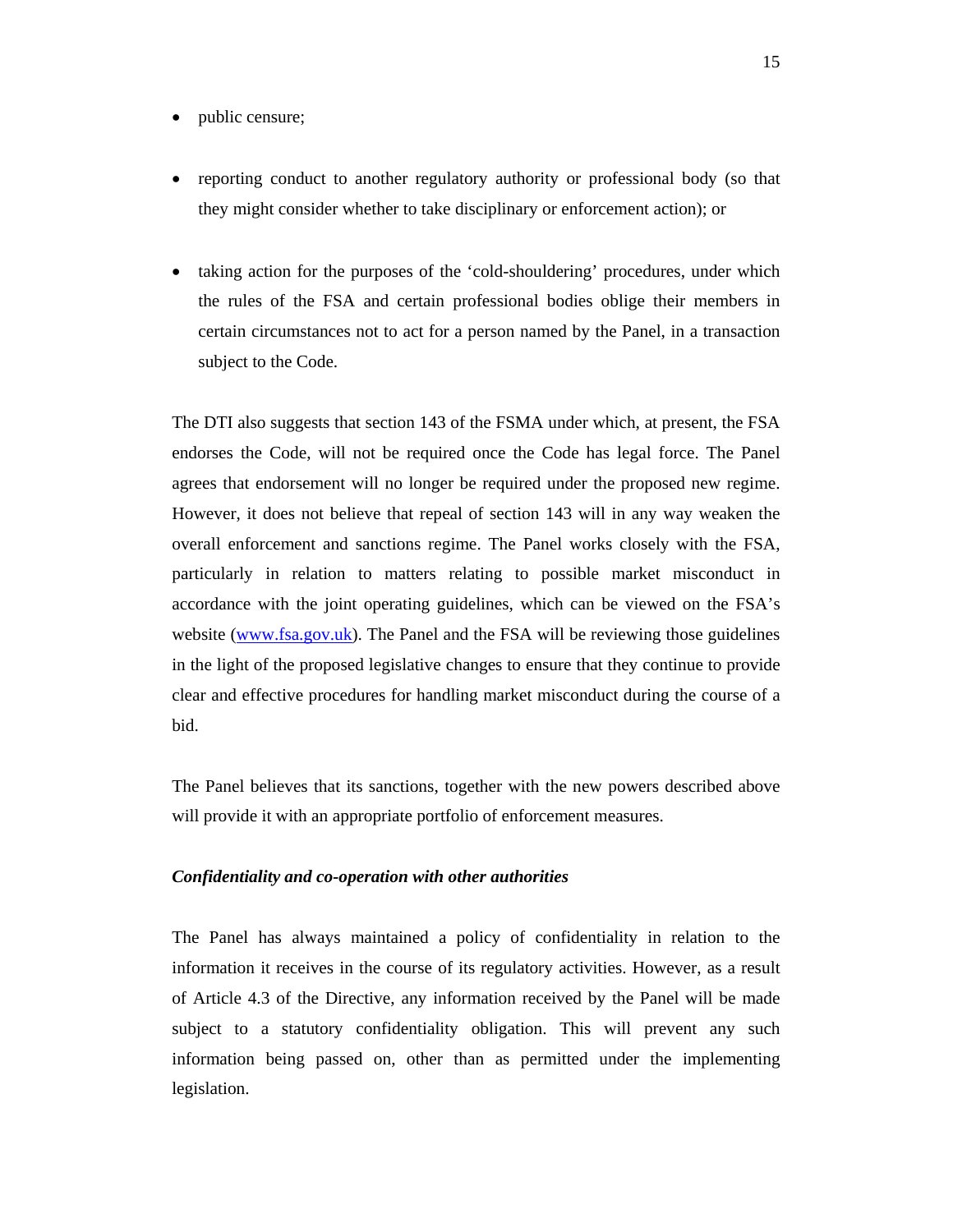In addition, the Panel has always maintained good co-operative relationships with other regulators in the UK, in particular the FSA, as described above, and with regulators overseas, both within and outside the EU. Article 4.4 of the Directive requires takeover regulatory authorities to co-operate with their counterparts in other EU Member States and with other EU financial regulatory authorities. The DTI therefore proposes to place the Panel under a duty to co-operate and provide such assistance to other EU regulators as it may consider appropriate.

In order to enable the Panel to comply with both the confidentiality and co-operation obligations, the DTI is proposing that the legislation should provide the Panel with 'gateways' through which information may legally be passed to authorities both within the UK and abroad. When information is passed to other regulators in the UK, it will continue to be subject to the same restrictions as will apply when it is in the Panel's possession.

Both the duty of confidentiality and the duty to co-operate will be described in the new Introduction to the Code. The detailed gateway provisions will not be included in the Introduction but will be contained in secondary legislation and made available on the Panel's website (www.thetakeoverpanel.org.uk).

#### **Changes to the Code**

As explained above, the DTI is proposing that the Panel should be given a power to make rules in relation to all of the Panel's activities. This power will therefore apply not only to rules deriving from the Directive but also to rules relating to other matters currently covered by the Code and to the SARs. Post-implementation, changes to the Rules and the SARs will continue to be promulgated by the Code Committee in accordance with its established consultation procedures, which will be set out in the Introduction.

However, certain changes will have to be made to the Code as part of the implementation process. The consultation procedures permit the Code Committee to make amendments to the Code and SARs without recourse to external consultation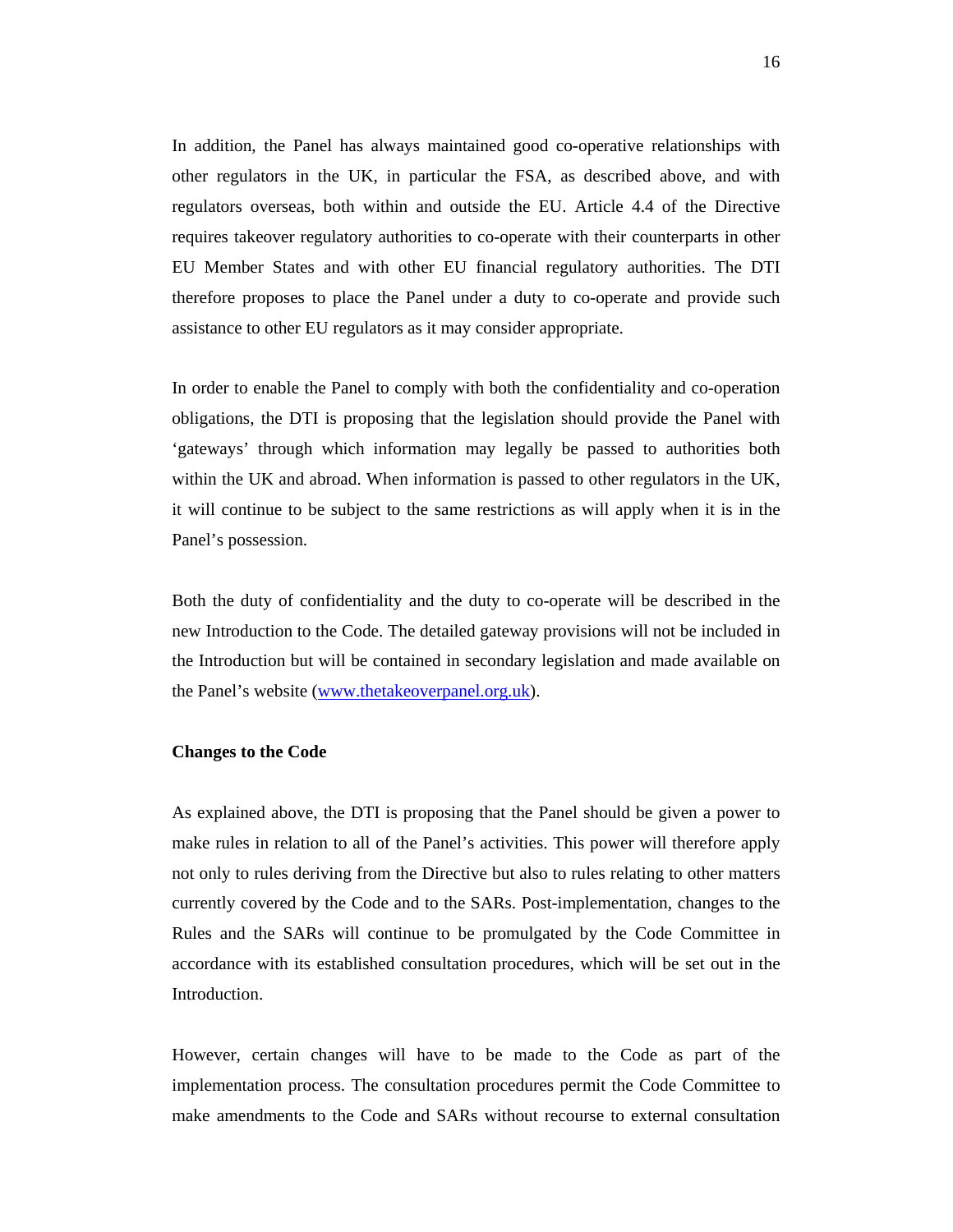where, 'in the opinion of the Code Committee, changes are necessary or desirable as a consequence of changes to relevant legislation or rules'. Clearly, changes required by the Directive will fall into this category. However, this paper sets out a general description of the changes that the Code Committee believes will be needed. It also describes the Code Committee's proposed method of making those changes.

As mentioned above, later in the year, when more detailed work has been undertaken, a further paper will be published, setting out the Code changes in full and consulting where appropriate.

# *The General Principles*

The Directive contains a set of general principles in Article 3. This is set out in Appendix 1. These Directive principles were based on those in the Code but differ from them in a number of respects. The Code General Principles are contained in Appendix 2.

The key differences between the two sets of principles can be summarised as follows:

- Article 3 provides six general principles, while the Code has ten;
- of the Directive's six principles, five find equivalents in the Code, but one (Article 3.1(f)) has no equivalent Code General Principle, though it is reflected in a number of existing Code Rules.; and
- of the Code's ten principles, two (General Principles 5 and 8) find no equivalent and two (General Principles 9 and 10) find only partial equivalent in Article 3.

Having said this, much of the overall substance and content of the Directive general principles is very similar to the Code General Principles.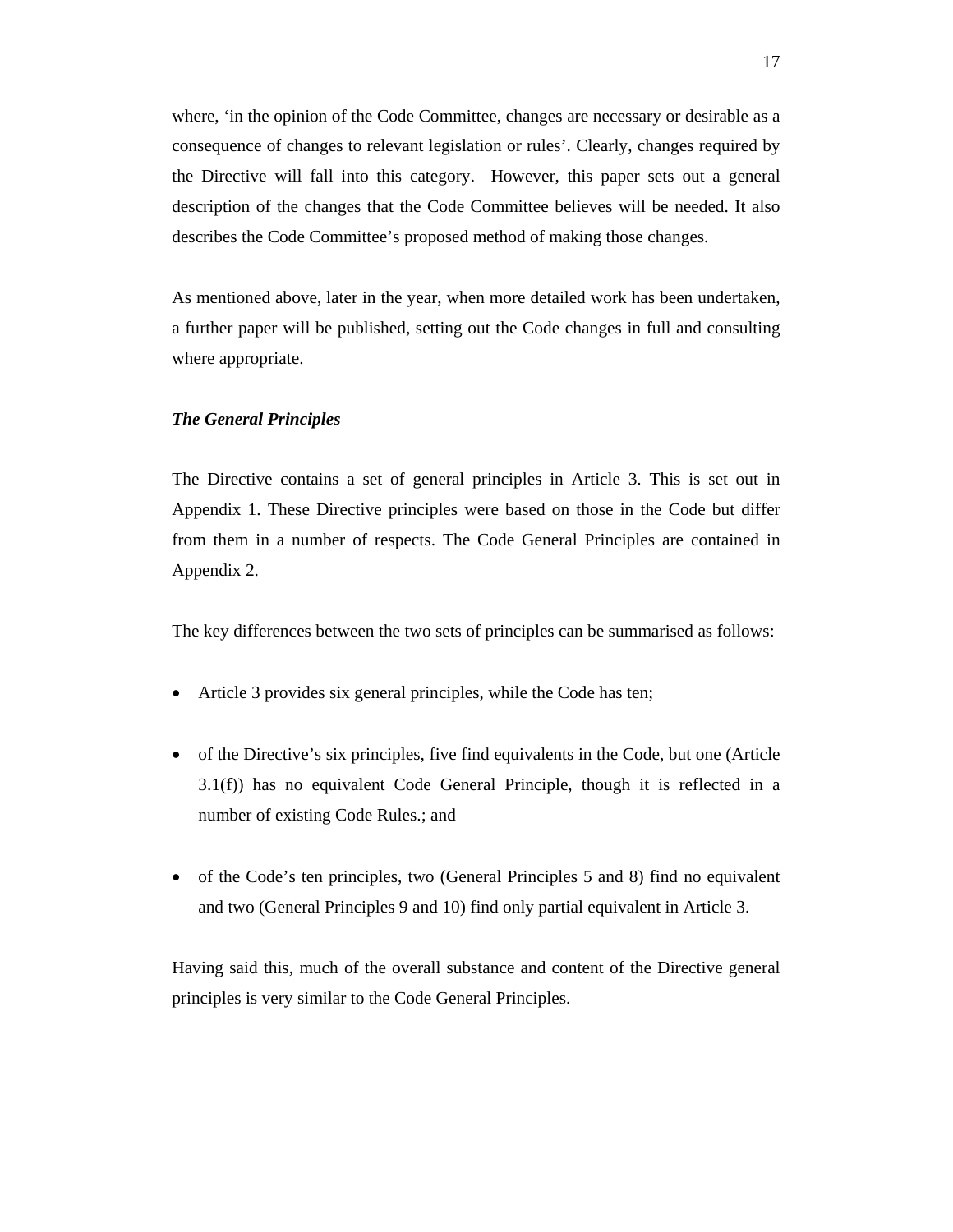#### *How to incorporate the Directive principles in the Code*

The Code Committee considered the possibility of combining the two sets of principles, retaining those Code General Principles that are not reflected in Article 3 and modifying others to bring them into line. However, the Directive provides that any derogations or waivers from rules made to implement the Directive have to respect the Directive principles. Therefore, even if the Panel were to retain those of its General Principles that are additional to those in the Directive, all derogations/waivers from the Rules would have to be made by reference to the Directive principles alone. As a result, Code changes would have to be made in any event.

With this in mind, the Code Committee, having analysed the comparison of the two sets of principles above, takes the following view.

- i) Because the two sets of general principles are very similar in substance and content, using Directive general principles and moving elements of the Code General Principles to the Rules will not result in a major change.
- ii) To the extent that an existing General Principle is inconsistent with a Directive principle, or less powerful, the Directive wording will need to be followed.
- iii) For the most part, anything that is included in a Code General Principle but not in the Directive can be reflected in a Rule (and in many cases is so reflected already). The Code Committee believes that moving a provision from a General Principle to a Rule would not in any way downgrade it; a General Principle might be more broadly worded, but in practice, there would be little difference if it became a Rule.

In sum, therefore, the Code Committee believes that the most practical approach to implementation of the Directive principles will be to adopt them in place of the existing General Principles in the Code. At the same time, a number of amendments will be made to the Code to incorporate the effect of those Code General Principles (or parts thereof) which will disappear. These changes are outlined in Appendix 3.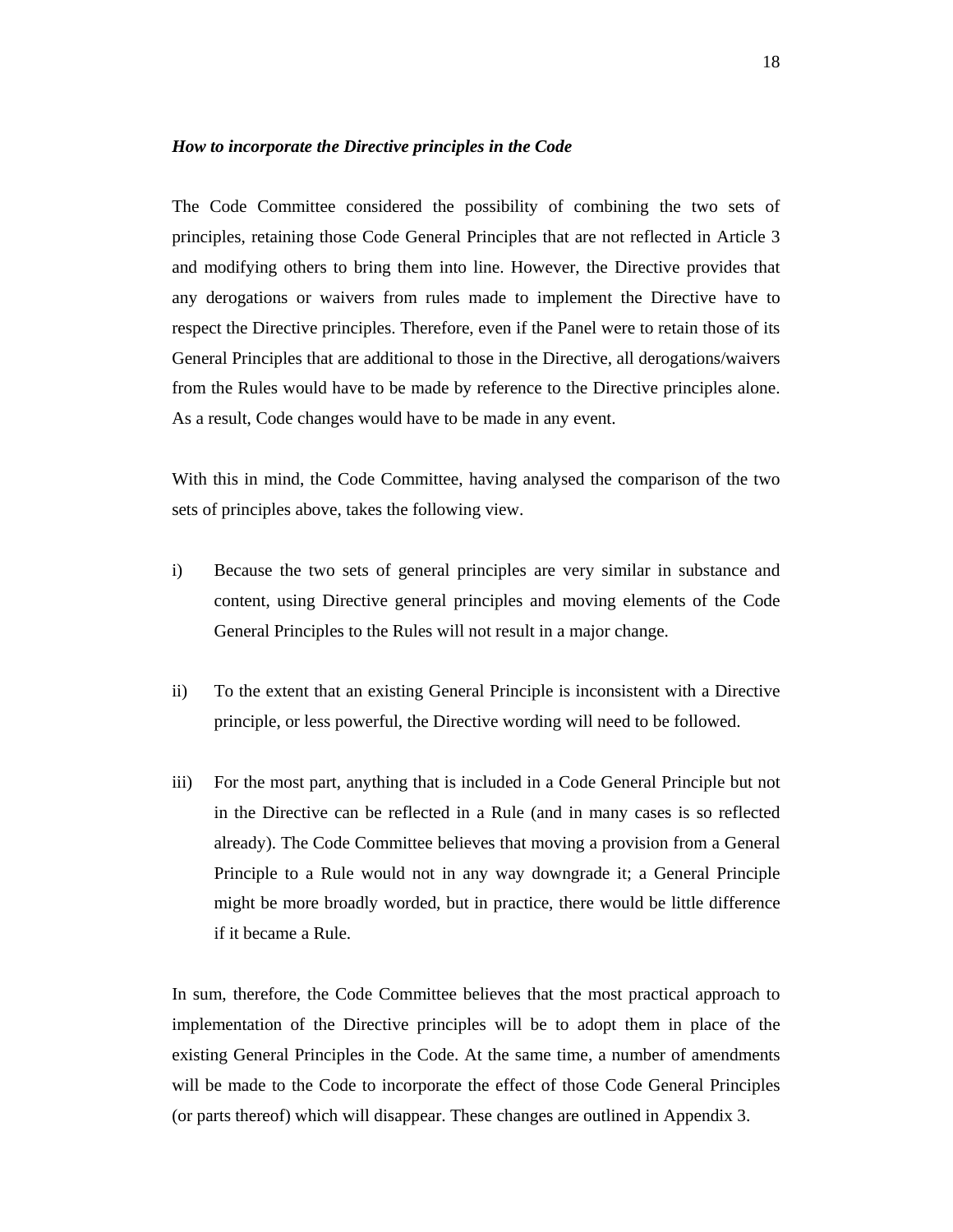# *Code Rules*

The Code Committee has carried out an initial review of the Code to identify the areas where changes will be necessary to comply with the Directive. As mentioned above, further work will be carried out over the coming months on the detailed Rule changes.

The Directive sets a minimum standard only, and permits the Panel to have Rules which go beyond those minimum requirements. Furthermore, on many matters, the Directive is permissive or silent and therefore has no Code implications. Therefore, apart from the changes to the Introduction and the General Principles described above, the amendments required do not appear to be extensive. They fall into three categories:

#### *a) Completely new requirements*

There are only a few of these, mainly concerned with the offeror and offeree companies providing information about a bid to their respective employees and, in certain circumstances, in the case of the offeree company, giving them the opportunity to comment (Articles 6.1, 6.2, 8.2 and 9.5). There will also be some additions to the information to be included in the offer document in Rule 24.1 and in the offeree board's views on the offer required under Rule 25.

#### *b) Derogations and waivers*

It has already been mentioned above that the Panel will be obliged, in granting any derogations/waivers, to respect the general principles. However, the power to grant derogations/waivers is qualified further in the Directive. Article 4.5 of the Directive sets out the circumstances in which derogations from, or waivers of, Rules may be granted. Essentially this says that a derogation may be granted or a waiver given if it is either specifically provided for in a Rule or in other specific circumstances, in which case a reasoned decision must be given.

The DTI is therefore proposing that the Panel should be provided with a statutory power to grant derogations and waivers consistent with Article 4.5 and that, in the light of the proposal for a single regime covering both Directive-based Rules and the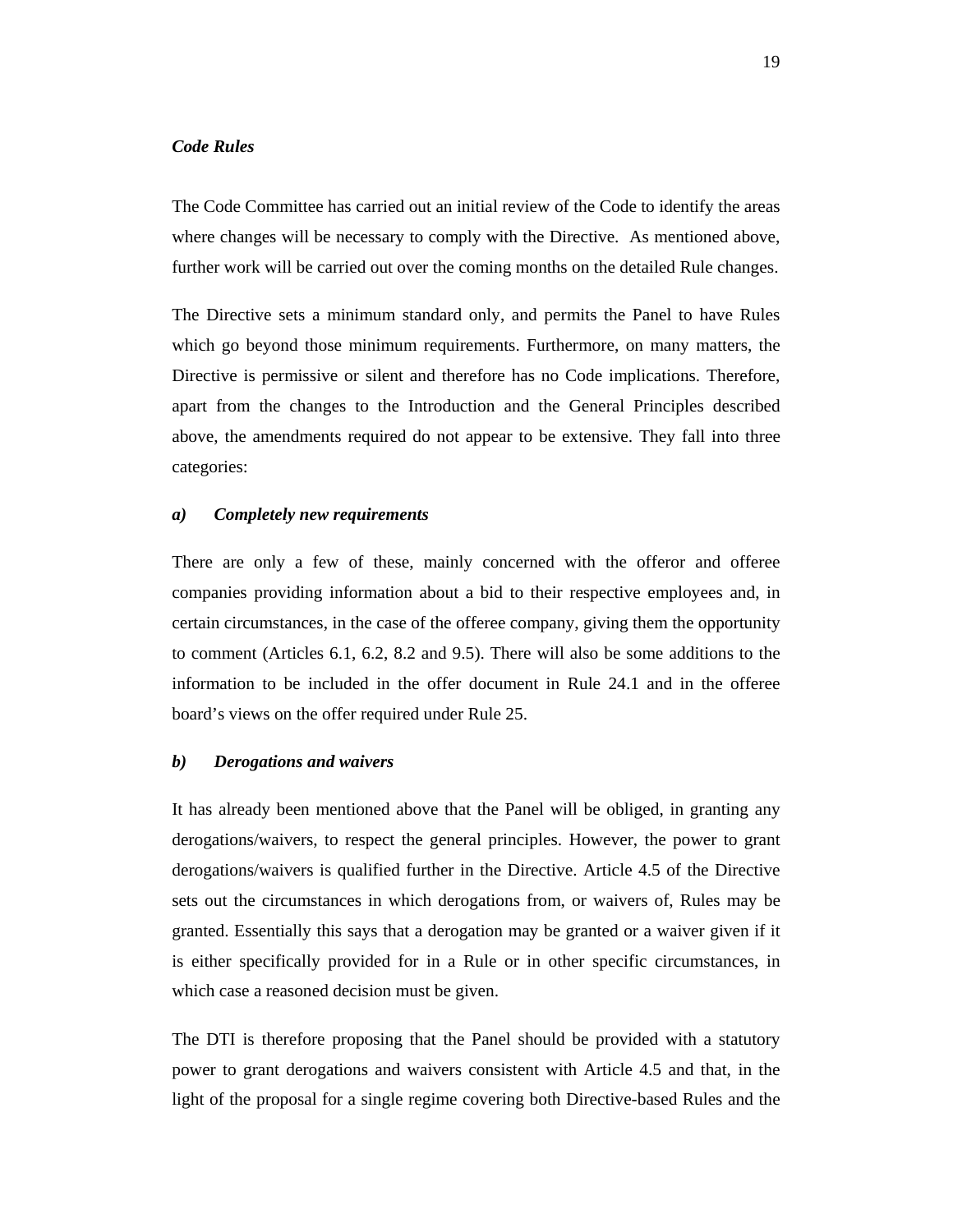Code's other Rules, this power should apply in relation to all Code Rules. It will therefore be necessary for the Panel to consider all derogations and waivers to the Rules by reference to the new Directive general principles.

A number of specific derogations are already set out in the Code (and some are dealt with in more detail below) but there are also cases in which it is the Panel's practice at present to use its general power of discretion to grant derogations on a fairly regular basis in appropriate circumstances. The Code Committee will consider whether any more derogations of a specific nature should be written into the Rules.

#### *c) Other Code amendments*

On some matters the Directive is specific and the Code will have to be modified to comply. The most significant examples are as follows:

#### **(i) Definition of 'Acting in concert'**

The Directive defines "persons acting in concert" as follows:

*"natural or legal persons who co-operate with the offeror or the offeree company on the basis of an agreement, either express or tacit, either oral or written, aimed either at acquiring control of the offeree company or at frustrating the successful outcome of a bid."* 

The Code definition reads:

*"Persons acting in concert comprise persons who, pursuant to an agreement or understanding (whether formal or informal), actively co-operate through the acquisition by any of them of shares in a company to obtain or consolidate control (as defined..) of that company."* 

The Directive definition differs from the Code definition in three key respects:

- it does not require 'active' co-operation between parties;
- it is not limited to parties co-operating through the acquisition of shares by any of them; and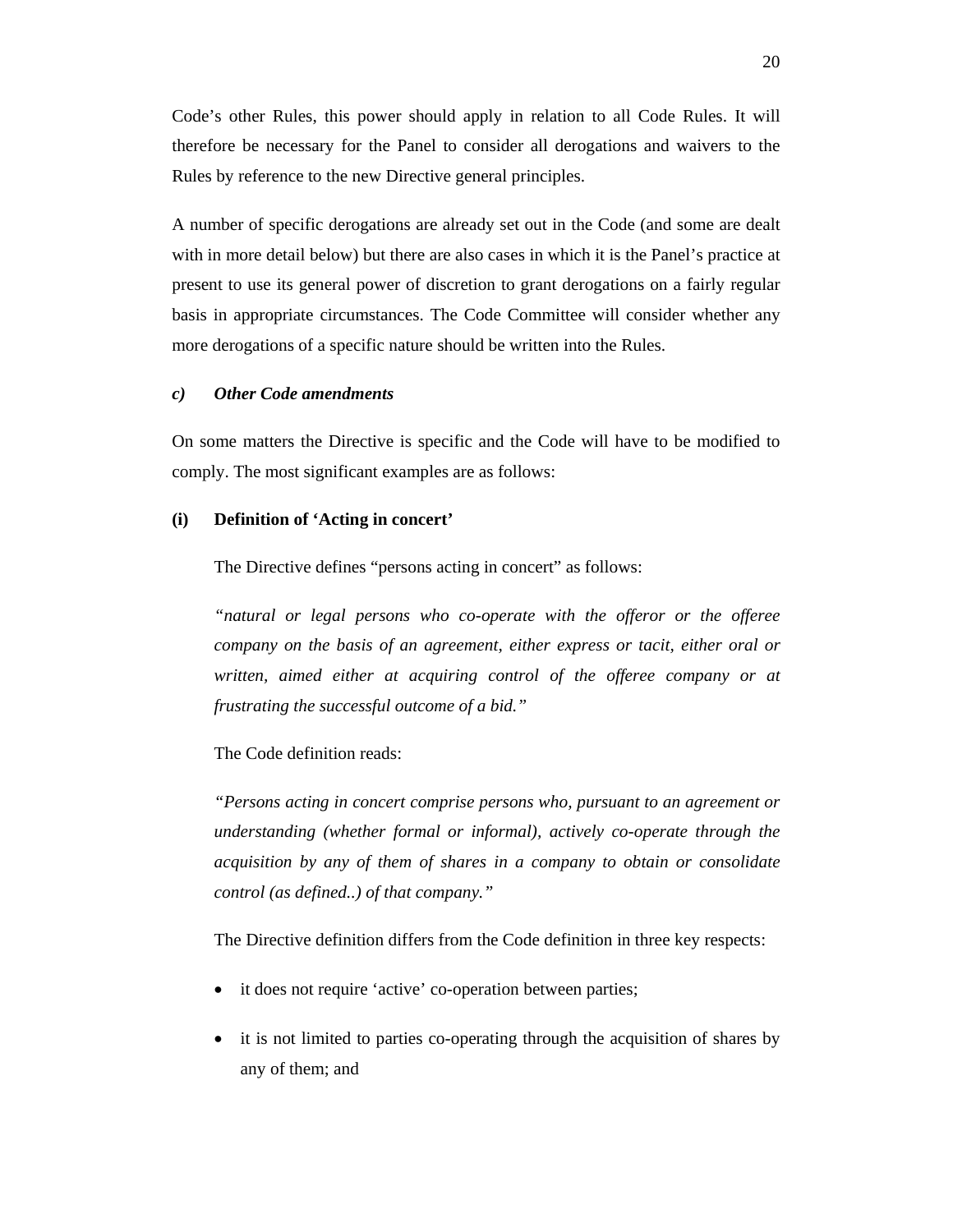• it includes persons who co-operate with the offeree company with a view to frustrating the successful outcome of a bid.

The Code definition will, therefore have to change to come into line with the Directive definition.

The Code Committee believes that the first two of these changes will bring the definition more into line with the Panel's current practice. At present, the Panel may rule that parties are acting in concert even though, at the time, they are not actively engaged in the acquisition of shares. The consequences of such a ruling then bite under Rules 6, 9 and 11 when any of the relevant parties do acquire shares. This is how the Directive definition is drafted, with the mandatory bid obligation in Article 5 being triggered as a result of an acquisition of securities in a company by any member of a concert party.

The third change, relating to frustrating action, is new, though the consequences again bite only when shares are acquired.

The Code Committee has been advised that the existing presumptions of concertedness in the Code are not inconsistent with the Directive definition and can therefore be retained.

# **(ii) Rule 9 dispensations**

The mandatory bid provision in Article 5.1 of the Directive is worded in such a way that the person making the bid is required to do so 'as a means of protecting the minority shareholders of the company'. Article 3.1(a) of the Directive (which will replace General Principle 1) also requires that 'if a person acquires control of a company, the other holders of securities must be protected'. As explained above, all dispensations from Rules must respect the Directive general principles and any dispensation from Rule 9 must therefore ensure that other shareholders are protected.

The Code Committee has been advised that whitewashes will still be permitted since independent shareholders are required to vote to approve the transaction and are therefore 'protected' in this way. However, other dispensations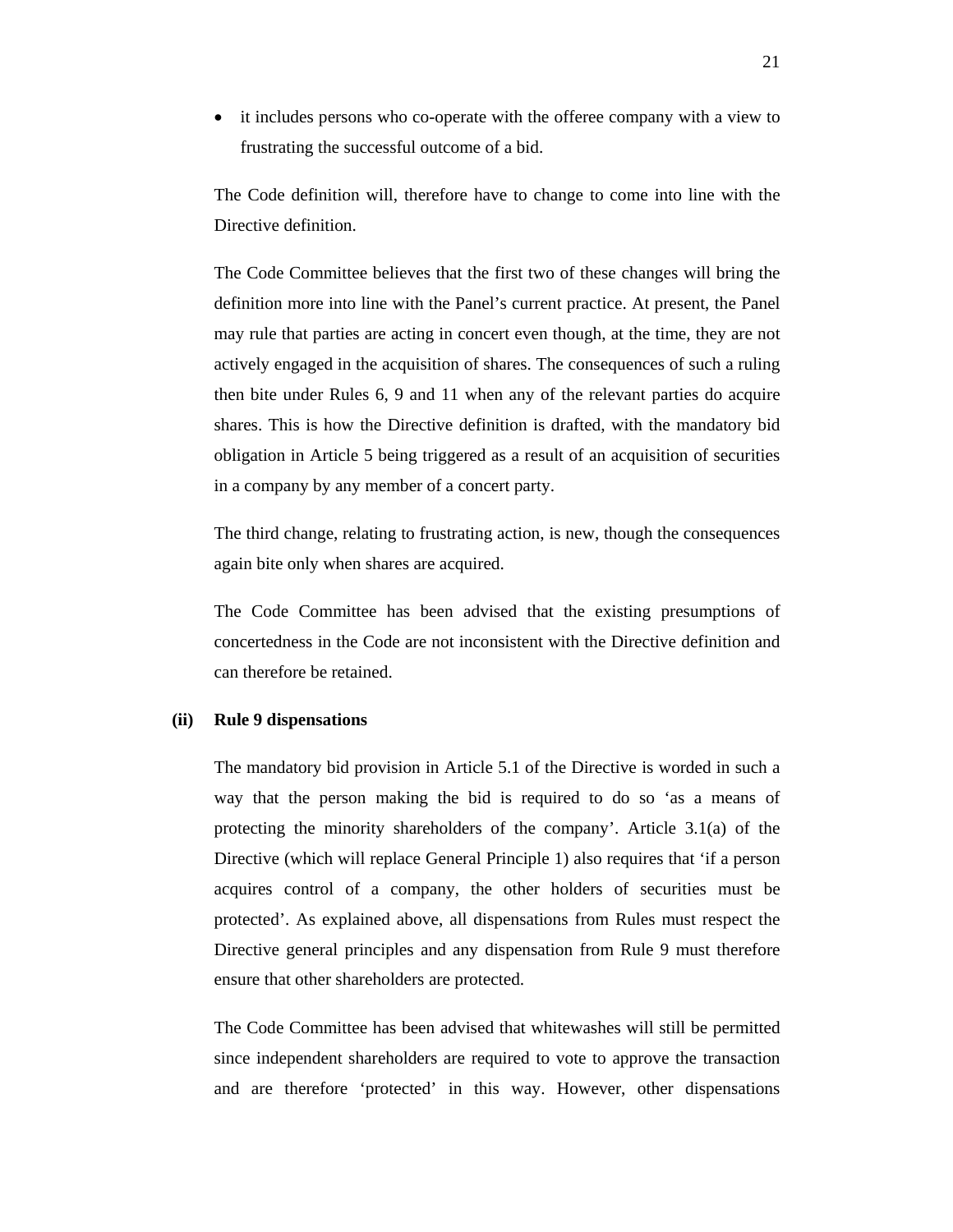currently contained in the Code may need amendment to ensure that minority shareholders will be protected if the dispensation is granted. The Code Committee will be considering all the existing Notes on dispensations from Rule 9 and will publish its detailed proposals with other Code amendments in 2005.

#### **(iii) Note 3 on Rule 9.5**

Article 5.4 requires all the circumstances and criteria which are relevant for determining any dispensation from the equitable price payable in respect of a mandatory bid to be set out. This will require Note 3 on Rule 9.5 to be amended to list all the circumstances and criteria which are relevant when the Panel grants a dispensation from the highest price.

#### **(iv) Rule 21 and frustrating action**

The DTI explains in its Consultation Document that Article 9, which deals with frustrating action, is optional but that it is the Government's intention that it should be applied in the UK through the Code. Article 9 is largely compatible with Rule 21.1, but there are certain differences, as detailed below. The Rule will, therefore, have to be amended.

The main difference between the two provisions is that the concept of frustrating action, which requires shareholder approval, is wider in Article 9 than in Rule 21.1. Article 9.2 refers to 'any action, other than seeking alternative bids, which may result in frustration of the bid'. Rule 21.1 is more specific, listing particular actions that require shareholder approval, though General Principle 7, which will be disappearing (see above and Appendix 3) has a wider scope. The Rule will therefore have to be broadened, to give it a more general application, but it seems likely that overall, there will be little change in the way in which the Rule will be applied. The specific actions currently listed in the Rule can be retained as examples.

However, another difference arises from Article 9.3. This provides that shareholders must approve any decision taken by the offeree board before it became aware that a bid was imminent and not yet partly or fully implemented,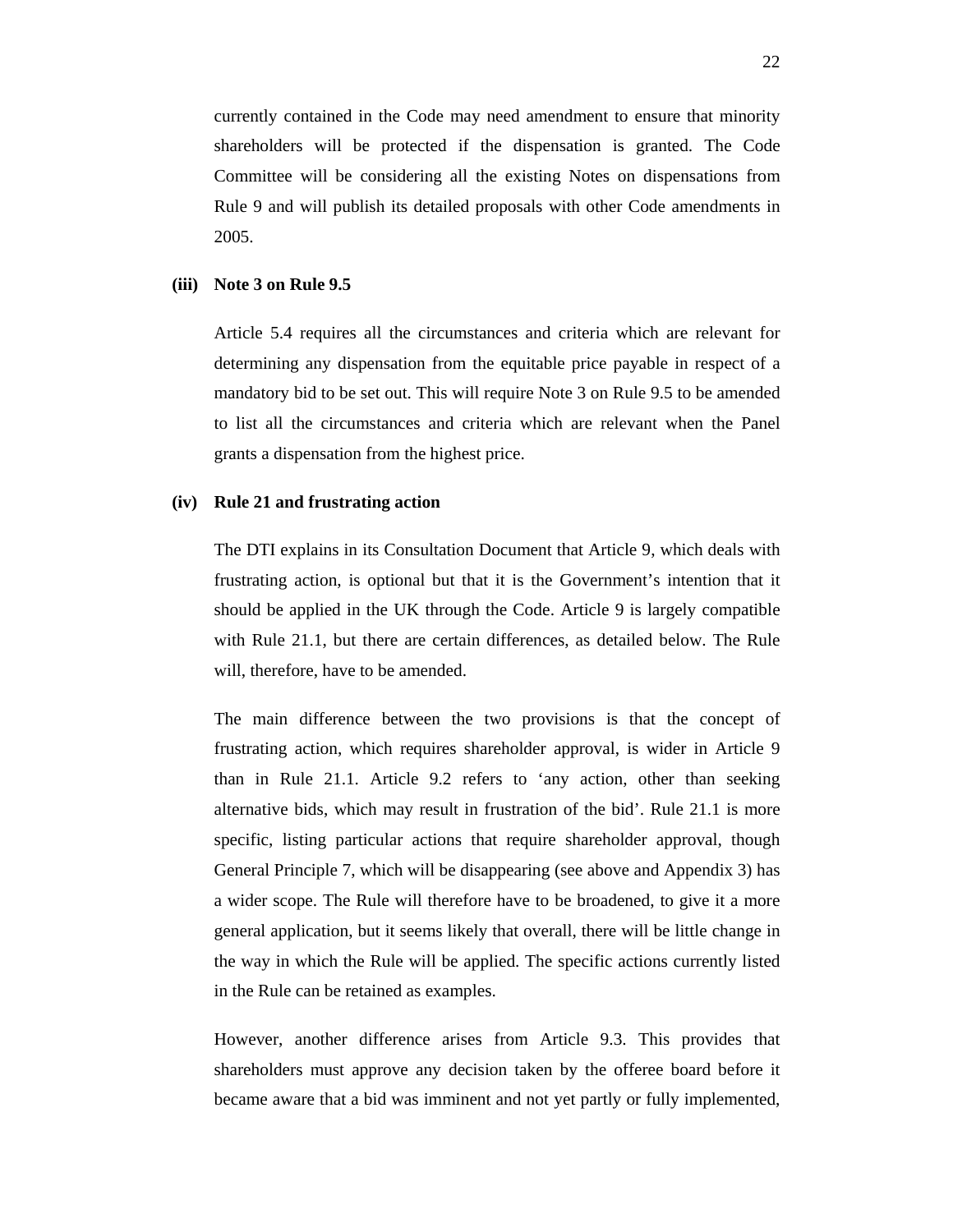if that decision does not form part of the normal course of business of the company and if its implementation might result in frustration of the bid. Under the last sentence of Rule 21.1, the Panel currently has the ability to waive the requirement for a shareholders' meeting if 'an obligation or other special circumstances exist'. This waiver will no longer be available.

# **(v) Other minor changes**

There will also have to be a number of other minor changes. An example is that the time period for determining the price to be paid in a Rule 9 (mandatory) offer will have to be slightly different. At present, the Code looks back over the 12 month period before the commencement of the offer period, which might have been triggered by another, earlier bid. The Directive, in Article 5.4, looks at the period beginning not more than 12 months before the announcement of the mandatory offer. This might, therefore, be a shorter period in some cases.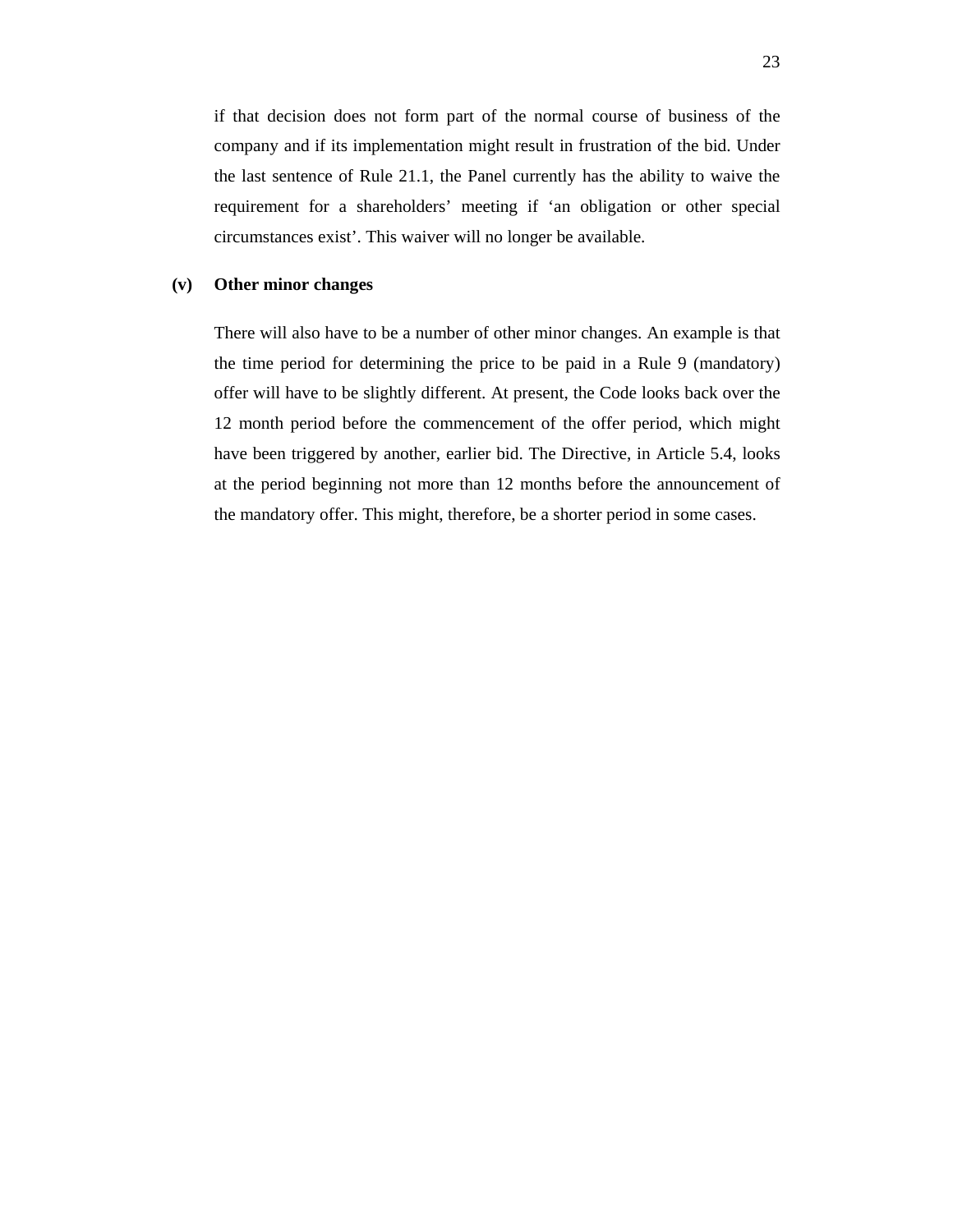#### **APPENDIX 1**

#### **Article 3.1 of the Takeovers Directive**

For the purpose of implementing this Directive, Member States shall ensure that the following principles are complied with:

- (a) all holders of the securities of an offeree company of the same class must be afforded equivalent treatment; moreover, if a person acquires control of a company, the other holders of securities must be protected;
- (b) the holders of the securities of an offeree company must have sufficient time and information to enable them to reach a properly informed decision on the bid; where it advises the holders of securities, the board of the offeree company must give its views on the effects of implementation of the bid on employment, conditions of employment and the locations of the company's places of business;
- (c) the board of an offeree company must act in the interest of the company as a whole and must not deny the holders of securities the opportunity to decide on the merits of the bid;
- (d) false markets must not be created in the securities of the offeree company, of the offeror company or of any other company concerned by the bid in such a way that the rise or fall of the prices of the securities becomes artificial and the normal functioning of the markets is distorted;
- (e) an offeror must announce a bid only after ensuring that he/she can fulfil in full any cash consideration, if such is offered, and after taking all reasonable measures to secure the implementation of any other type of consideration;
- (f) an offeree company must not be hindered in the conduct of its affairs for longer than is reasonable by a bid for its securities.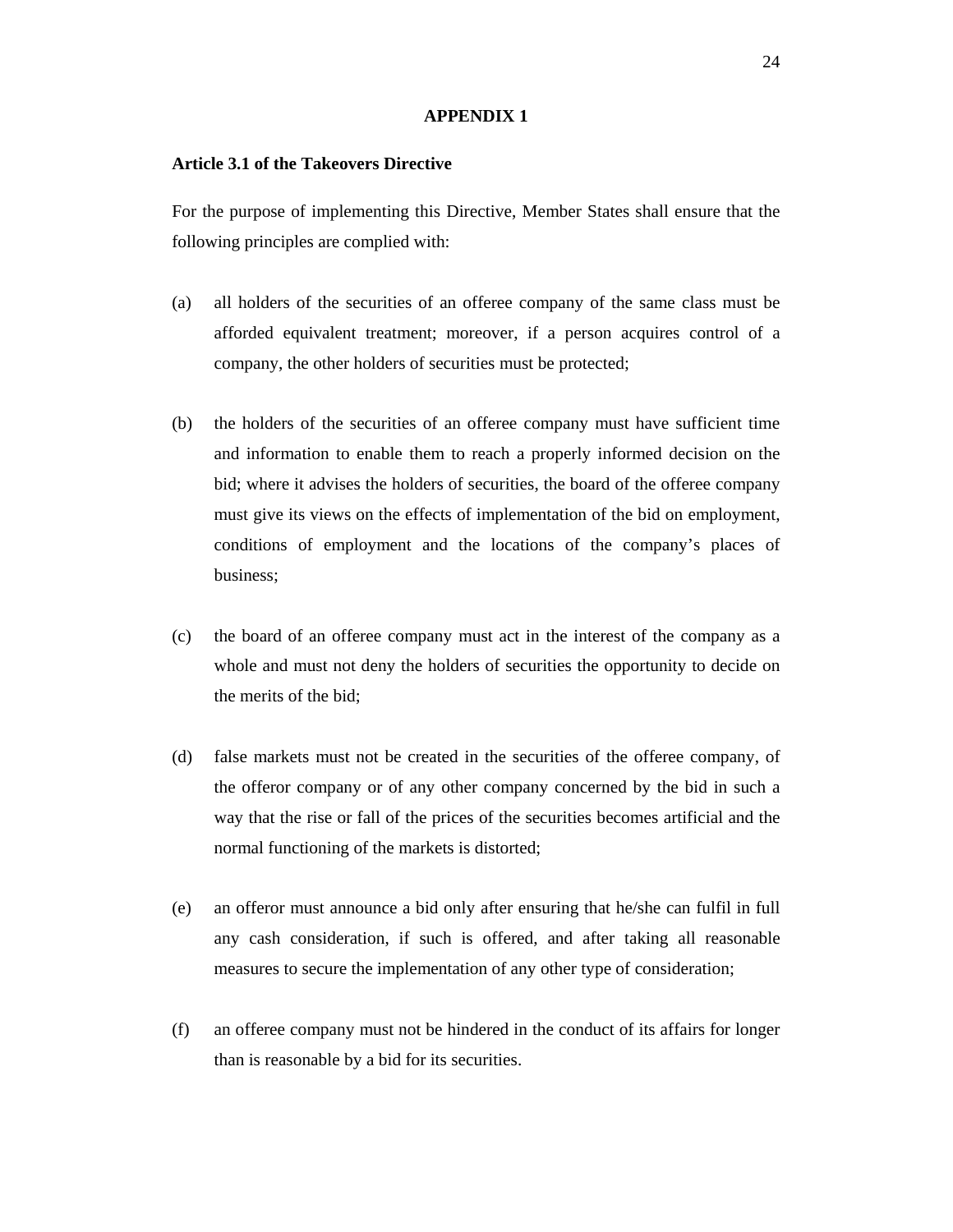# **APPENDIX 2**

#### **The Code General Principles**

- 1. All shareholders of the same class of an offeree company must be treated similarly by an offeror.
- 2. During the course of an offer, or when an offer is in contemplation, neither an offeror, nor the offeree company, nor any of their respective advisers may furnish information to some shareholders which is not made available to all shareholders. This principle does not apply to the furnishing of information in confidence by the offeree company to a bona fide potential offeror or vice versa.
- 3. An offeror should only announce an offer after the most careful and responsible consideration. Such an announcement should be made only when the offeror has every reason to believe that it can and will continue to be able to implement the offer: responsibility in this connection also rests on the financial adviser to the offeror.
- 4. Shareholders must be given sufficient information and advice to enable them to reach a properly informed decision and must have sufficient time to do so. No relevant information should be withheld from them.
- 5. Any document or advertisement addressed to shareholders containing information or advice from an offeror or the board of the offeree company or their respective advisers must, as is the case with a prospectus, be prepared with the highest standards of care and accuracy.
- 6. All parties to an offer must use every endeavour to prevent the creation of a false market in the securities of an offeror or the offeree company. Parties involved in offers must take care that statements are not made which may mislead shareholders or the market.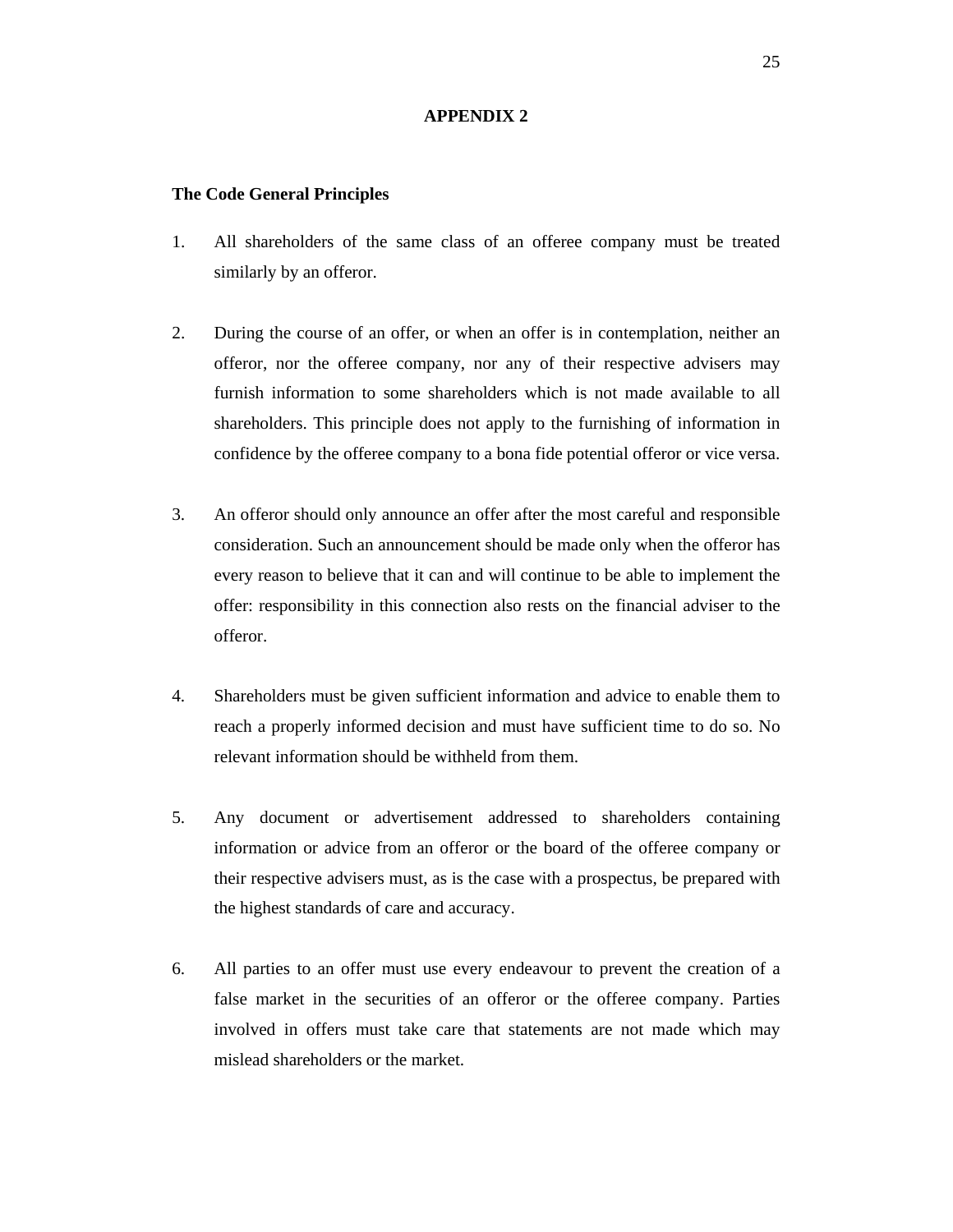- 7. At no time after a bona fide offer has been communicated to the board of the offeree company, or after the board of the offeree company has reason to believe that a bona fide offer might be imminent, may any action be taken by the board of the offeree company in relation to the affairs of the company, without the approval of the shareholders in general meeting, which could effectively result in any bona fide offer being frustrated or in the shareholders being denied an opportunity to decide on its merits.
- 8. Rights of control must be exercised in good faith and the oppression of a minority is wholly unacceptable.
- 9. Directors of an offeror and the offeree company must always, in advising their shareholders, act only in their capacity as directors and not have regard to their personal or family shareholdings or to their personal relationships with the companies. It is the shareholders' interests taken as a whole, together with those of employees and creditors, which should be considered when the directors are giving advice to shareholders. Directors of the offeree company should give careful consideration before they enter into any commitment with an offeror (or anyone else) which would restrict their freedom to advise their shareholders in the future. Such commitments may give rise to conflicts of interest or result in a breach of the directors' fiduciary duties.
- 10. Where control of a company is acquired by a person, or persons acting in concert, a general offer to all other shareholders is normally required; a similar obligation may arise if control is consolidated. Where an acquisition is contemplated as a result of which a person may incur such an obligation, he must, before making the acquisition, ensure that he can and will continue to be able to implement such an offer.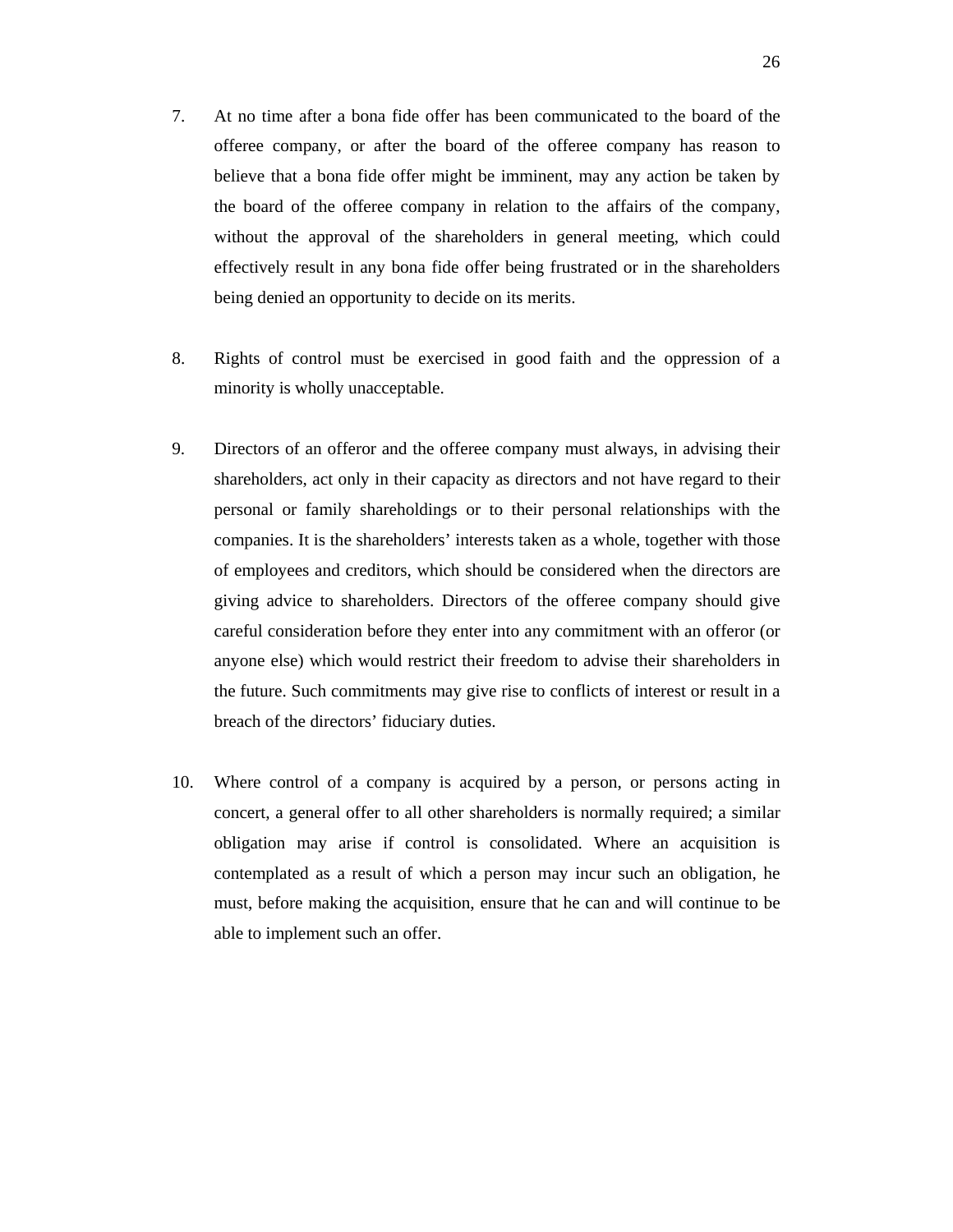#### **APPENDIX 3**

**What happens to the Code General Principles (and parts thereof) that will disappear?** 

#### **(i) General Principle 2**

The substance of General Principle 2 is broadly covered in Article 3.1(a), in terms of affording shareholders equivalent treatment. The more precise provisions of General Principle 2 are, however, largely reflected already in Rule 20.2 and Note 1 on that Rule. Some amendments may be made to the Rule to reflect more specifically elements of General Principle 2.

#### **(ii) General Principle 3**

The final sentence of General Principle 3 is replicated in Rule 2.5(a). The reference to an offer announcement being made only after 'the most careful and responsible consideration' can be incorporated in Rule 2.5(a).

# **(iii) General Principle 5**

This is already reflected in Rule 19.1.

# **(iv) General Principle 6**

The final sentence is essentially reflected already in Rule 19.3.

#### **(v) General Principle 7**

The parts of General Principle 7 which are not reflected in (Article 3.1(c) are to some extent already reflected in Rule 21.1, which will be amended further (see above).